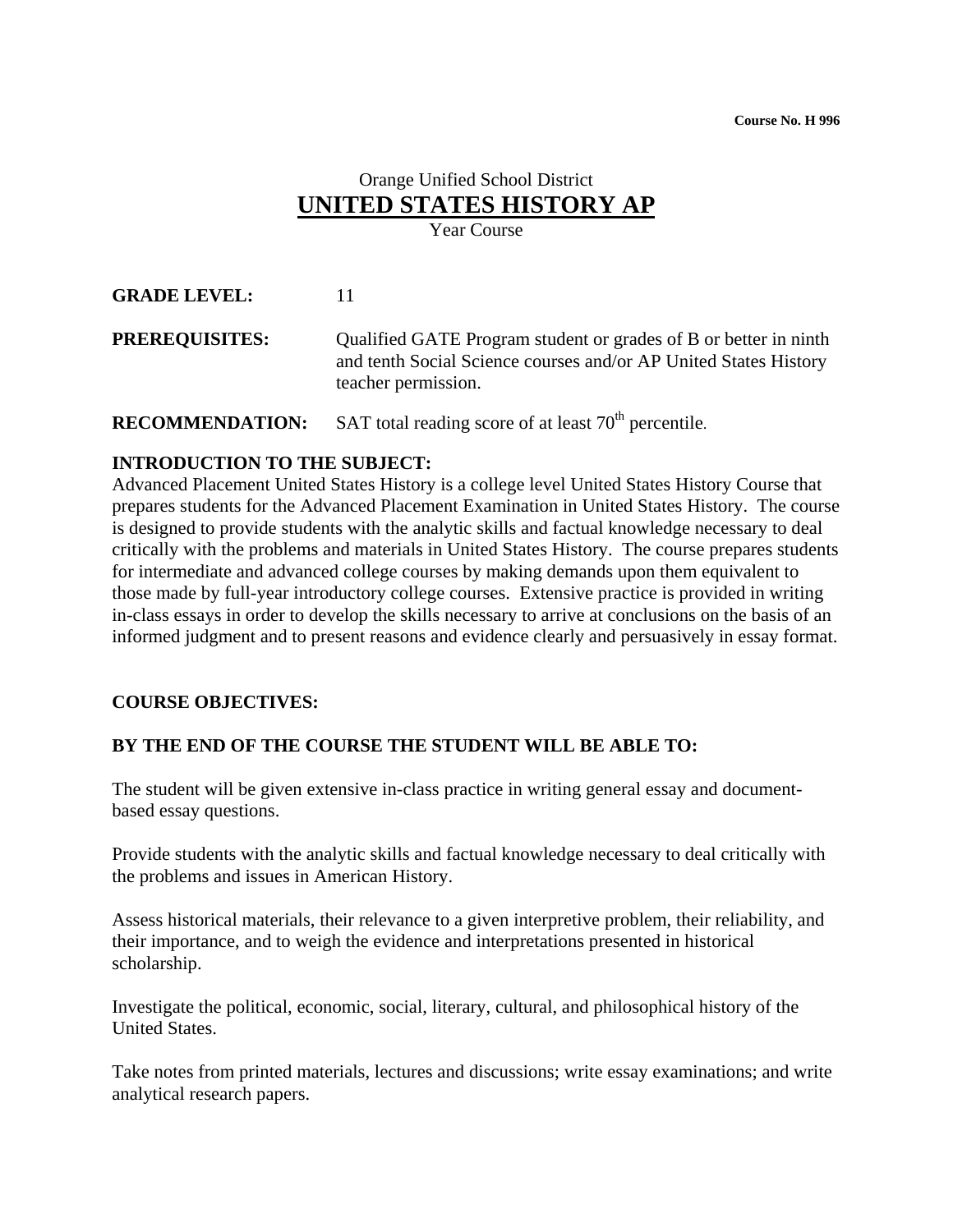Analyze and evaluate primary sources, secondary interpretations, documentary material, maps, statistical tables, and graphic evidence of historical events.

### **COURSE OVERVIEW AND APPROXIMATE UNIT TIME ALLOTMENTS:**

| <b>FIRST SEMESTER</b> |                                            |                                                                                                                                                                                                                                                                                           | <b>CALIF. STDS.</b> | <b>WEEKS</b> |  |
|-----------------------|--------------------------------------------|-------------------------------------------------------------------------------------------------------------------------------------------------------------------------------------------------------------------------------------------------------------------------------------------|---------------------|--------------|--|
| I.                    | A.<br><b>B.</b><br>C.<br>D.<br>E.          | Discovery and Settlement of the New World, 1492-1650<br>Europe in the Sixteenth Century<br>Spanish, English and French exploration<br>First English settlements<br>Jamestown<br>1.<br>2.<br>Plymouth<br>Spanish and French Settlements and Long-Term Influence<br><b>American Indians</b> | 11.3                | $.5\,$       |  |
| II.                   | A.<br><b>B.</b><br>$C_{\cdot}$<br>D.<br>E. | America and the British Empire, 1650-1754<br><b>Chesapeake Country</b><br>Growth of New England<br><b>Restoration Colonies</b><br>Mercantilism; the Dominion of New England<br>Origins of Slavery                                                                                         | 11.3                | $.5\,$       |  |
| III.                  | A.<br><b>B.</b><br>C.                      | Colonial Society in the Mid-Eighteenth Century<br><b>Social Structure</b><br>Family<br>1.<br>2.<br>Farm and Town Life; the Economy<br>Culture<br><b>Great Awakening</b><br>1.<br>2.<br>The American Mind<br>3.<br>"Folkways"<br>New Immigrants                                            | 11.3                | .5           |  |
| IV.                   | A.<br><b>B.</b><br>$C_{\cdot}$             | Road to Revolution, 1754-1775<br>Anglo-French Rivalries and Seven Year's War<br>Imperial Reorganization of 1763<br>1.<br>Stamp Act<br>2.<br>Declaratory Act<br>3.<br><b>Townsend Acts</b><br>$\overline{4}$ .<br><b>Boston Tea Party</b><br>Philosophy of the American Revolution         | 11.1                | .5           |  |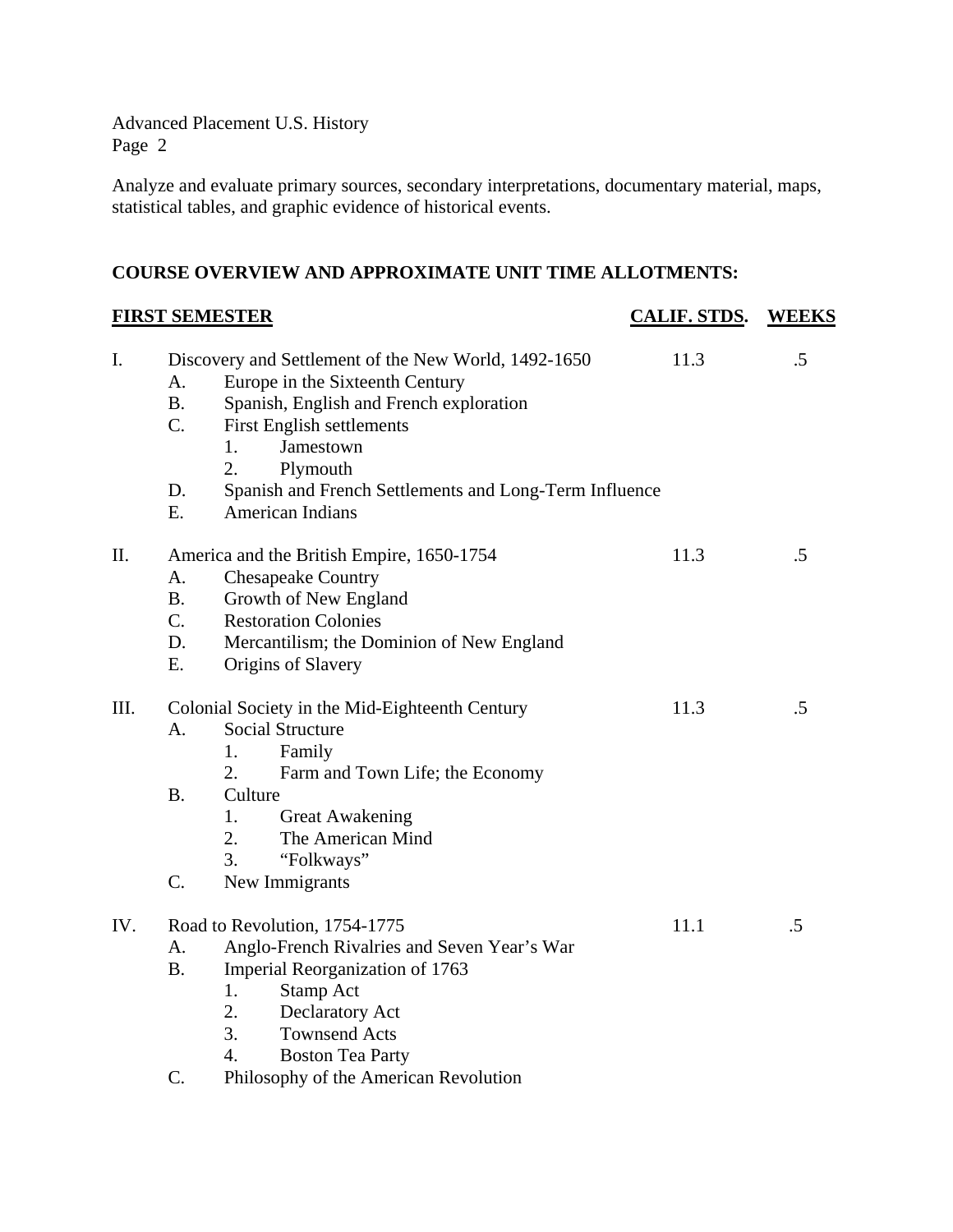| <b>FIRST SEMESTER</b> (continued) |           |                                                    | <b>CALIF. STDS.</b> | <b>WEEKS</b>   |  |
|-----------------------------------|-----------|----------------------------------------------------|---------------------|----------------|--|
| V.                                |           | The American Revolution, 1775-1783                 | 11.1                | $\mathbf{1}$   |  |
|                                   | А.        | <b>Continental Congress</b>                        |                     |                |  |
|                                   | <b>B.</b> | Declaration of Independence                        |                     |                |  |
|                                   | C.        | The War                                            |                     |                |  |
|                                   |           | <b>French Alliance</b><br>1.                       |                     |                |  |
|                                   |           | War and Society; Loyalists<br>2.                   |                     |                |  |
|                                   |           | 3.<br>War Economy                                  |                     |                |  |
|                                   | D.        | Articles of Confederation                          |                     |                |  |
|                                   | Ε.        | Peace of Paris                                     |                     |                |  |
|                                   | F.        | <b>Creating State Governments</b>                  |                     |                |  |
|                                   |           | Political Organization<br>1.                       |                     |                |  |
|                                   |           | Social Reform: Women, Slavery<br>2.                |                     |                |  |
| VI.                               |           | Constitution and New Republic, 1776-1800           | 11.1; 11.2          | $\overline{2}$ |  |
|                                   | A.        | Philadelphia Convention: Drafting the Constitution |                     |                |  |
|                                   | <b>B.</b> | Federalists Versus Anti-Federalists                |                     |                |  |
|                                   | C.        | <b>Bill of Rights</b>                              |                     |                |  |
|                                   | D.        | <b>Washington's Presidency</b>                     |                     |                |  |
|                                   |           | Hamilton's Financial Program<br>1.                 |                     |                |  |
|                                   |           | 2.<br>Foreign and Domestic Difficulties            |                     |                |  |
|                                   |           | 3.<br><b>Beginnings of Political Parties</b>       |                     |                |  |
|                                   | Ε.        | John Adam's Presidency                             |                     |                |  |
|                                   |           | Alien and Sedition Acts<br>1.                      |                     |                |  |
|                                   |           | 2.<br>XYZ Affair                                   |                     |                |  |
|                                   |           | 3.<br>Election of 1800                             |                     |                |  |
| VII.                              |           | The Age of Jefferson, 1800-1816                    | 11.1; 11.2          | $\mathbf{1}$   |  |
|                                   | A.        | Jefferson's Presidency                             |                     |                |  |
|                                   |           | Louisiana Purchase<br>1.                           |                     |                |  |
|                                   |           | 2.<br><b>Burr Conspiracy</b>                       |                     |                |  |
|                                   |           | 3.<br>The Supreme Court under John Marshall        |                     |                |  |
|                                   |           | 4.<br>Neutral Rights, Impressments, Embargo        |                     |                |  |
|                                   | В.        | Madison                                            |                     |                |  |
|                                   | C.        | War of 1812                                        |                     |                |  |
|                                   |           | 1.<br>Causes                                       |                     |                |  |
|                                   |           | 2.<br><b>Invasion of Canada</b>                    |                     |                |  |
|                                   |           | 3.<br><b>Hartford Convention</b>                   |                     |                |  |
|                                   |           | 4.<br><b>Treaty of Ghent</b>                       |                     |                |  |
|                                   |           | New Orleans<br>5.                                  |                     |                |  |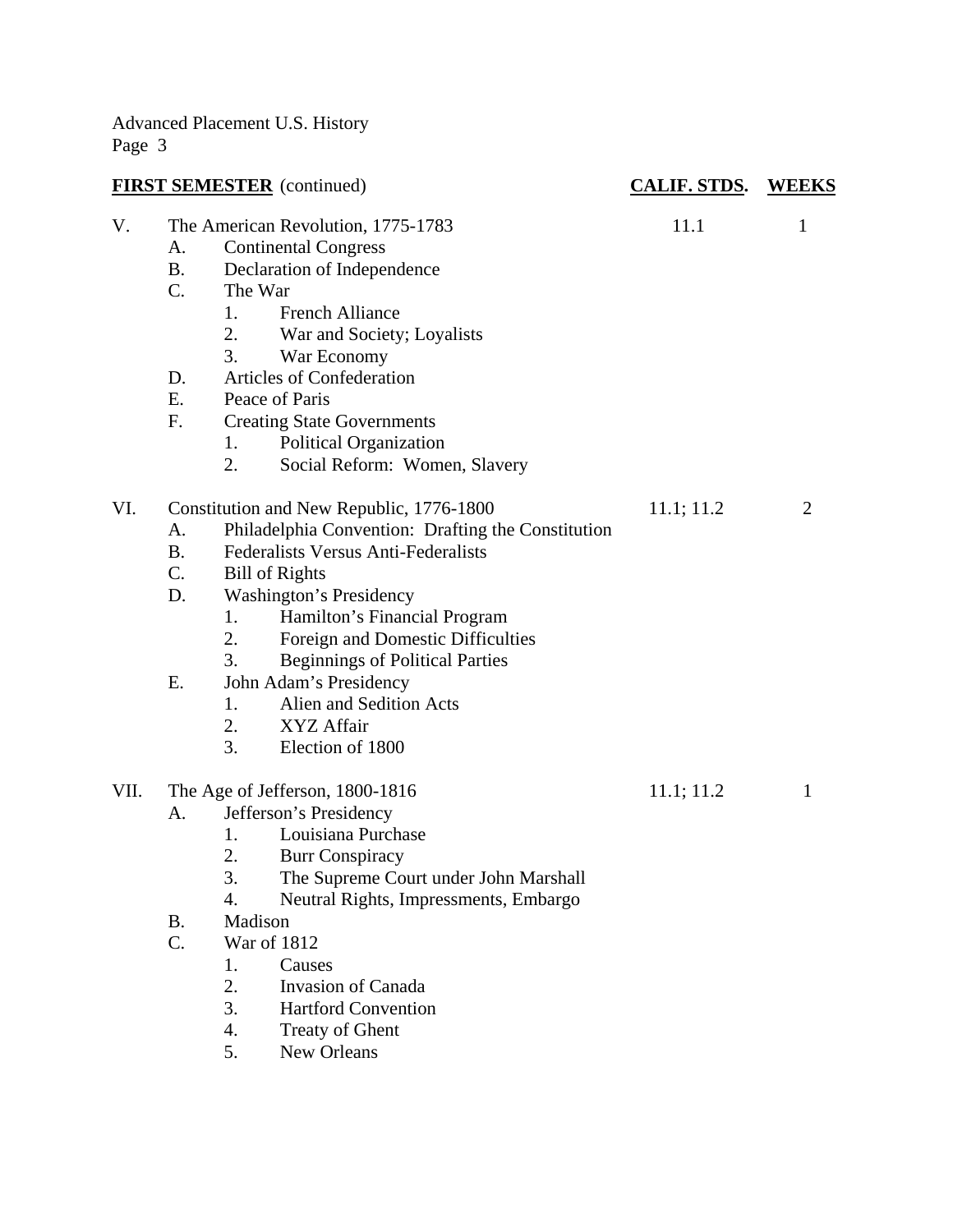|       |                                               | <b>FIRST SEMESTER</b> (continued)                                                                                                                                                                                                                                                                                                                                                                                                                                                                                                                                                                | <b>CALIF. STDS. WEEKS</b> |                |
|-------|-----------------------------------------------|--------------------------------------------------------------------------------------------------------------------------------------------------------------------------------------------------------------------------------------------------------------------------------------------------------------------------------------------------------------------------------------------------------------------------------------------------------------------------------------------------------------------------------------------------------------------------------------------------|---------------------------|----------------|
| VIII. | A.<br><b>B.</b><br>C.<br>D.<br>Ε.<br>F.<br>G. | Nationalism and Economic Expansion<br>James Monroe; Era of Good Feelings<br>Panic of 1819<br>Settlement of the West<br>Missouri Compromise<br>Foreign Affairs: Canada, Florida, The Monroe Doctrine<br>Election of 1824; End of Virginia Dynasty<br><b>Economic Revolution</b><br>Early Railroad and Canals<br>1.<br>2.<br><b>Expansion of Business</b><br><b>Beginnings of Factory System</b><br>a.<br>Early Labor Movement; Women<br>$\mathbf b$ .<br>Social Mobility; Extremes of Wealth<br>$\mathbf{C}$ .<br>The Cotton Revolution in the South<br>3.<br><b>Commercial Agriculture</b><br>4. | 11.2                      | 1              |
| IX.   | А.                                            | Sectionalism<br>The South<br>Cotton Kingdom<br>1.<br>2.<br>Southern Trade and Industry<br>3.<br>Southern Society and Culture<br><b>Gradations of White Society</b><br>a.<br>Nature of Slavery: "Peculiar Institution"<br>b.<br>The Mind of the South<br>$\mathbf{c}$ .                                                                                                                                                                                                                                                                                                                           | 11.1; 11.2                | 1              |
|       | <b>B.</b><br>C.                               | The North<br>Northeast Industry<br>1.<br>Labor<br>a.<br>Immigration<br>b.<br><b>Urban Slums</b><br>$\mathbf{c}$ .<br>2.<br>Northwest Agriculture<br><b>Westward Expansion</b><br><b>Advance of Agricultural Frontier</b><br>1.<br>2.<br>Significance of the Frontier<br>3.<br>Life on the Frontier; Squatters<br><b>Removal of American Indians</b><br>4.                                                                                                                                                                                                                                        |                           |                |
| X.    | A.                                            | Age of Jackson, 1828-1848<br>Democracy and the "Common Man"<br><b>Expansion of Suffrage</b><br>6.                                                                                                                                                                                                                                                                                                                                                                                                                                                                                                | 11.1; 11.2                | $\overline{2}$ |

7. Rotation in Office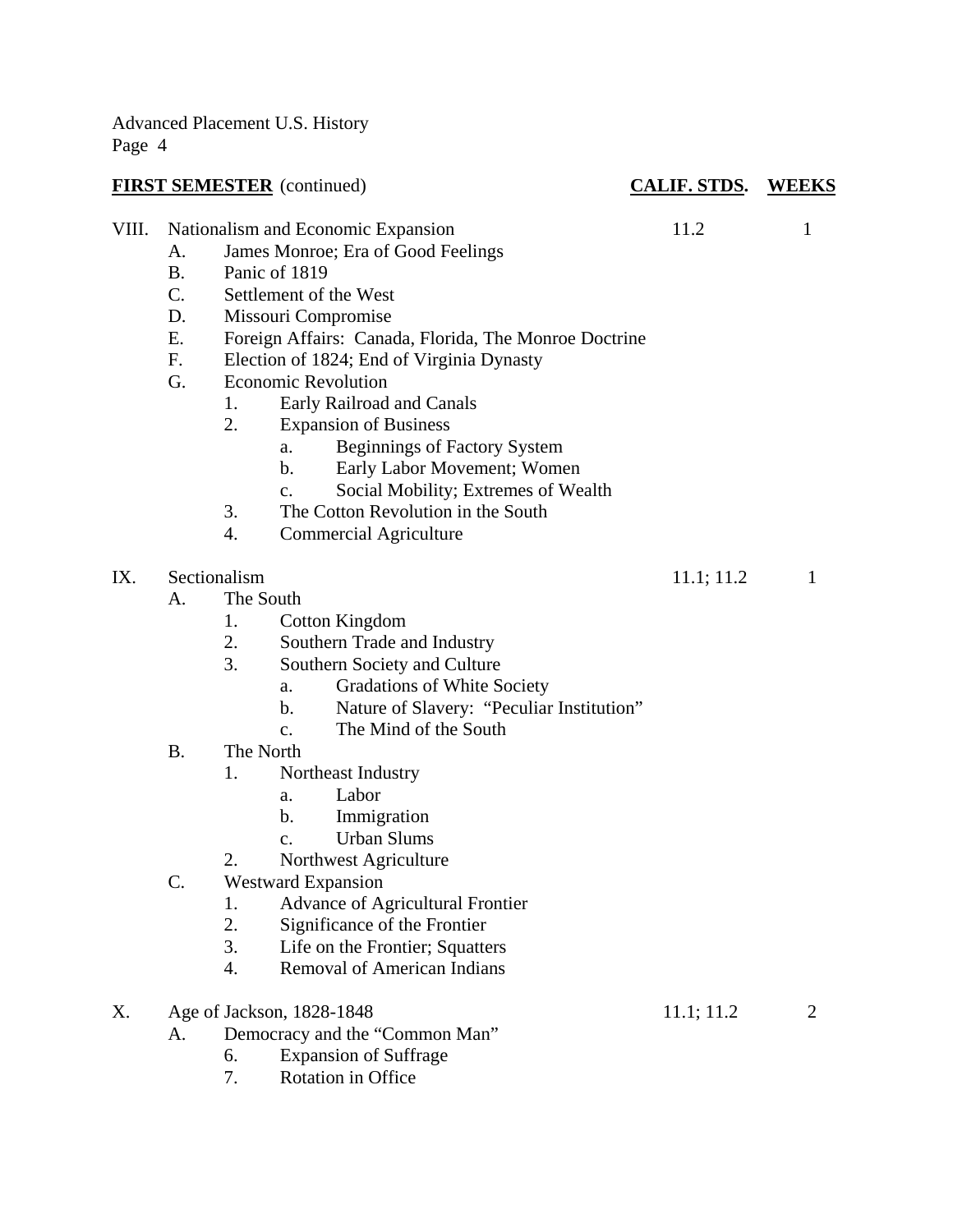# **FIRST SEMESTER** (continued) **CALIF. STDS. WEEKS**

|       | <b>B.</b>                                            | Second-Party System                                            |             |                |  |  |  |
|-------|------------------------------------------------------|----------------------------------------------------------------|-------------|----------------|--|--|--|
|       |                                                      | <b>Democratic Party</b><br>1.                                  |             |                |  |  |  |
|       |                                                      | 2.<br><b>Whig Party</b>                                        |             |                |  |  |  |
|       | C.                                                   | Internal Improvements and States' Rights:                      |             |                |  |  |  |
|       |                                                      | The Maysville Road Veto                                        |             |                |  |  |  |
|       | D.                                                   | The Nullification Crisis                                       |             |                |  |  |  |
|       |                                                      | <b>Tariff Issue</b><br>1.                                      |             |                |  |  |  |
|       |                                                      | 2.<br>The Union: Calhoun and Jackson                           |             |                |  |  |  |
|       | Ε.                                                   | The Bank War: Jackson and Biddle                               |             |                |  |  |  |
|       | F.                                                   | Martin Van Buren                                               |             |                |  |  |  |
|       |                                                      | <b>Independent Treasury System</b><br>1.                       |             |                |  |  |  |
|       |                                                      | 2.<br>Panic of 1837                                            |             |                |  |  |  |
| XI.   |                                                      | <b>Territorial Expansion and Sectional Crisis</b>              | 11.3        | $\mathbf{1}$   |  |  |  |
|       | A.                                                   | Manifest Destiny and Mission                                   |             |                |  |  |  |
|       | <b>B.</b>                                            | Texas Annexation, the Oregon Boundary and California           |             |                |  |  |  |
|       | C.                                                   | James K. Polk and the Mexican War; Slavery and the             |             |                |  |  |  |
|       |                                                      | <b>Wilmot Proviso</b>                                          |             |                |  |  |  |
|       | D.                                                   | <b>Later Expansionist Efforts</b>                              |             |                |  |  |  |
| XII.  | Creating an American Culture<br>11.3<br>$\mathbf{1}$ |                                                                |             |                |  |  |  |
|       | A.                                                   | <b>Cultural Nationalism</b>                                    |             |                |  |  |  |
|       | <b>B.</b>                                            | <b>Education Reform/Professionalism</b>                        |             |                |  |  |  |
|       | C.                                                   | Religious Liberty; Role of Religion in the Founding of America |             |                |  |  |  |
|       | D.                                                   | Utopian Experiments: Mormons, Oneida Community                 |             |                |  |  |  |
|       | Ε.                                                   | Transcendentalists                                             |             |                |  |  |  |
|       | $F_{\cdot}$                                          | National Literature, Art, Architecture                         |             |                |  |  |  |
|       | G.                                                   | <b>Reform Crusades</b>                                         |             |                |  |  |  |
|       |                                                      | Feminism; Roles of Women in the 19 <sup>th</sup> Century<br>1. |             |                |  |  |  |
|       |                                                      | Abolitionism<br>2.                                             |             |                |  |  |  |
|       |                                                      | 3.<br>Temperance                                               |             |                |  |  |  |
|       |                                                      | Criminals and the insane<br>4.                                 |             |                |  |  |  |
| XIII. |                                                      | The 1850's: Decade of Crisis                                   | 11.1; 11.10 | $\overline{2}$ |  |  |  |
|       | A.                                                   | Compromise of 1850                                             |             |                |  |  |  |
|       | <b>B.</b>                                            | Fugitive Slave Act and Uncle Tom's Cabin                       |             |                |  |  |  |
|       | $C$ .                                                | Kansas-Nebraska Act and Realignment of Parties                 |             |                |  |  |  |
|       |                                                      | Demise of the Whig Party<br>1.                                 |             |                |  |  |  |
|       |                                                      | Emergence of the Republican Party<br>2.                        |             |                |  |  |  |

D. Dred Scott Decision and LeCompton Crisis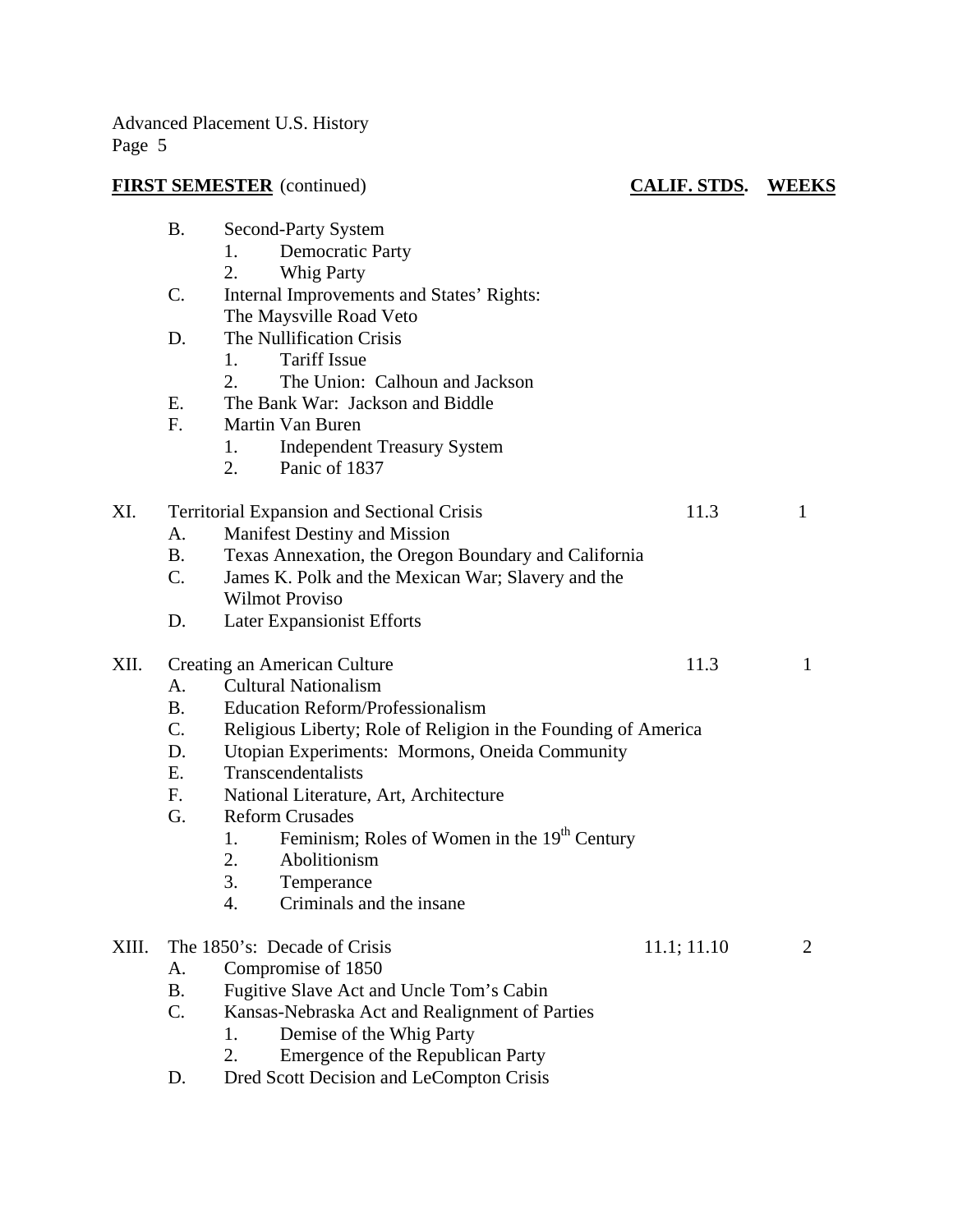### **FIRST SEMESTER** (continued) **CALIF. STDS. WEEKS**

### D. Lincoln-Douglas Debates, 1858

- E. John Brown's Raid
- F. The Election of 1860; Abraham Lincoln
- G. The Secession Crisis
- - A. The Union
		- 1. Mobilization and Finance
		- 2. Civil Liberties
		- 3. Election of 1864
	- B. The South
		- 1. Confederate Constitution
		- 2. Mobilization and Finance
		- 3. States' Rights and the Confederacy
	- C. Foreign Affairs and Diplomacy
	- D. Military Strategy, Campaigns and Battles
	- E. The Abolition of Slavery
		- 1. Confiscation Acts
			- 2. Emancipation Proclamation
			- 3. Freedmen's Bureau
		- 4. Thirteenth Amendment
	- F. Effects of War on Society
		- 1. Inflation and Public Debt
		- 2. Role of Women
		- 3. Devastation of the South
		- 4. Changing Labor Patterns
- $XV.$  Reconstruction to 1877 11.1; 11.10 1
	- A. Presidential Plans: Lincoln and Johnson
	- B. Radical (Congressional) Plans
		- 1. Civil Rights and the Fourteenth Amendment
		- 2. Military Reconstruction
		- 3. Impeachment of Johnson
		- 4. African-American Suffrage; the Fifteenth Amendment
	- C. Southern State Governments: Problems, Achievements, Weaknesses
	- D. Compromise of 1877 and the end of Reconstruction

XIV. Civil War 11.1; 11.2; 11.3; 11.10 1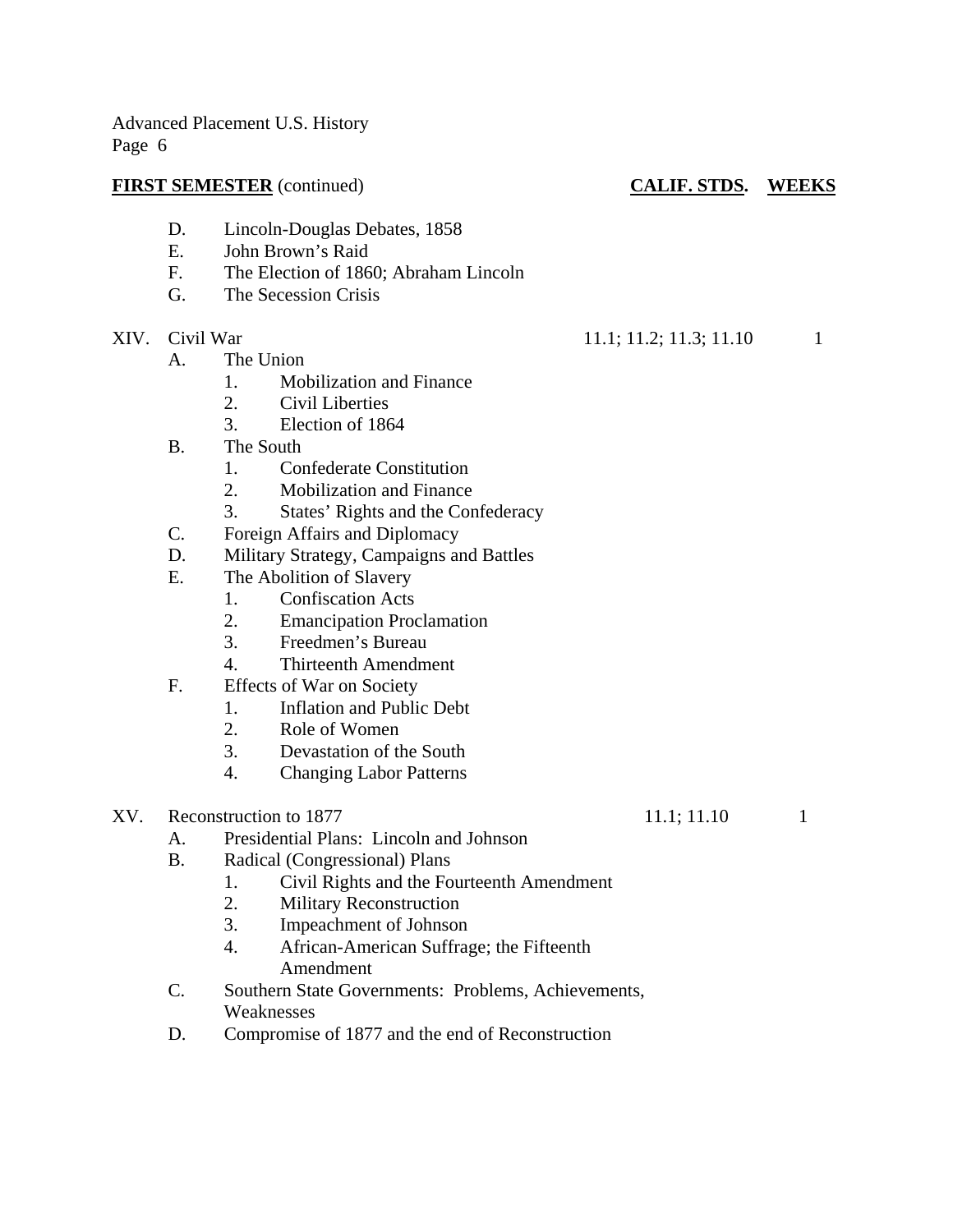| <b>FIRST SEMESTER</b> (continued) |                 |                                                                                                                                                                                                   | <b>CALIF. STDS. WEEKS</b> |              |  |  |
|-----------------------------------|-----------------|---------------------------------------------------------------------------------------------------------------------------------------------------------------------------------------------------|---------------------------|--------------|--|--|
| XVI.                              | $\mathsf{A}$ .  | New South and the Last West<br>Politics in the New South<br>The Redeemers<br>1.<br>2.<br>White and African Americans in the New South<br>Subordination of Freed Slaves: Jim Crow<br>$\mathcal{E}$ | 11.2                      | $\mathbf{1}$ |  |  |
|                                   | <b>B.</b>       | Southern Economy; Colonial Status of the South<br>Sharecropping<br>1.<br>2.<br><b>Industrial Stirrings</b>                                                                                        |                           |              |  |  |
|                                   | C.              | Cattle Kingdom<br><b>Open-Range Ranching</b><br>1.<br>2.<br>Day of the Cowboy                                                                                                                     |                           |              |  |  |
|                                   | D.              | Building the Western Railroad                                                                                                                                                                     |                           |              |  |  |
|                                   | E.              | Subordination of American Indians: Dispersal of<br><b>Tribes</b>                                                                                                                                  |                           |              |  |  |
|                                   | F.              | Faming the Plains; Problems in Agriculture                                                                                                                                                        |                           |              |  |  |
|                                   | G.              | Mining Bonanza                                                                                                                                                                                    |                           |              |  |  |
|                                   |                 | XVII. Industrialization and Corporate Consolidation                                                                                                                                               | 11.2; 11.6                | $.5\,$       |  |  |
|                                   | А.              | Industrial Growth: Railroads, Iron, Coal,                                                                                                                                                         |                           |              |  |  |
|                                   |                 | Electricity, Steel, Oil, Banks                                                                                                                                                                    |                           |              |  |  |
|                                   | <b>B.</b>       | Laissez-Faire Conservatism                                                                                                                                                                        |                           |              |  |  |
|                                   |                 | 1.<br>Gospel of Wealth                                                                                                                                                                            |                           |              |  |  |
|                                   |                 | Myth of "Self-Made Man"<br>2.                                                                                                                                                                     |                           |              |  |  |
|                                   |                 | 3.<br>Social Darwinism; Survival of the Fittest                                                                                                                                                   |                           |              |  |  |
|                                   |                 | $\overline{4}$ .<br><b>Social Critics and Dissenters</b>                                                                                                                                          |                           |              |  |  |
|                                   | $\mathcal{C}$ . | Effects of Technological Development on Worker/                                                                                                                                                   |                           |              |  |  |
|                                   |                 | Workplace                                                                                                                                                                                         |                           |              |  |  |
|                                   | D.              | <b>Union Movement</b>                                                                                                                                                                             |                           |              |  |  |
|                                   |                 | 1.<br>Knights of Labor and American Federation of Labor                                                                                                                                           |                           |              |  |  |
|                                   |                 | 2.<br>Haymarket, Homestead and Pullman                                                                                                                                                            |                           |              |  |  |
|                                   |                 | XVIII. Urban Society                                                                                                                                                                              | 11.2; 11.3; 11.6; 11.10   | $.5\,$       |  |  |
|                                   | A.              | Lure of the City                                                                                                                                                                                  |                           |              |  |  |
|                                   | <b>B.</b>       | Immigration                                                                                                                                                                                       |                           |              |  |  |
|                                   | $\mathcal{C}$ . | <b>City Problems</b>                                                                                                                                                                              |                           |              |  |  |

- 1. Slums<br>2. Machin
	- Machine Politics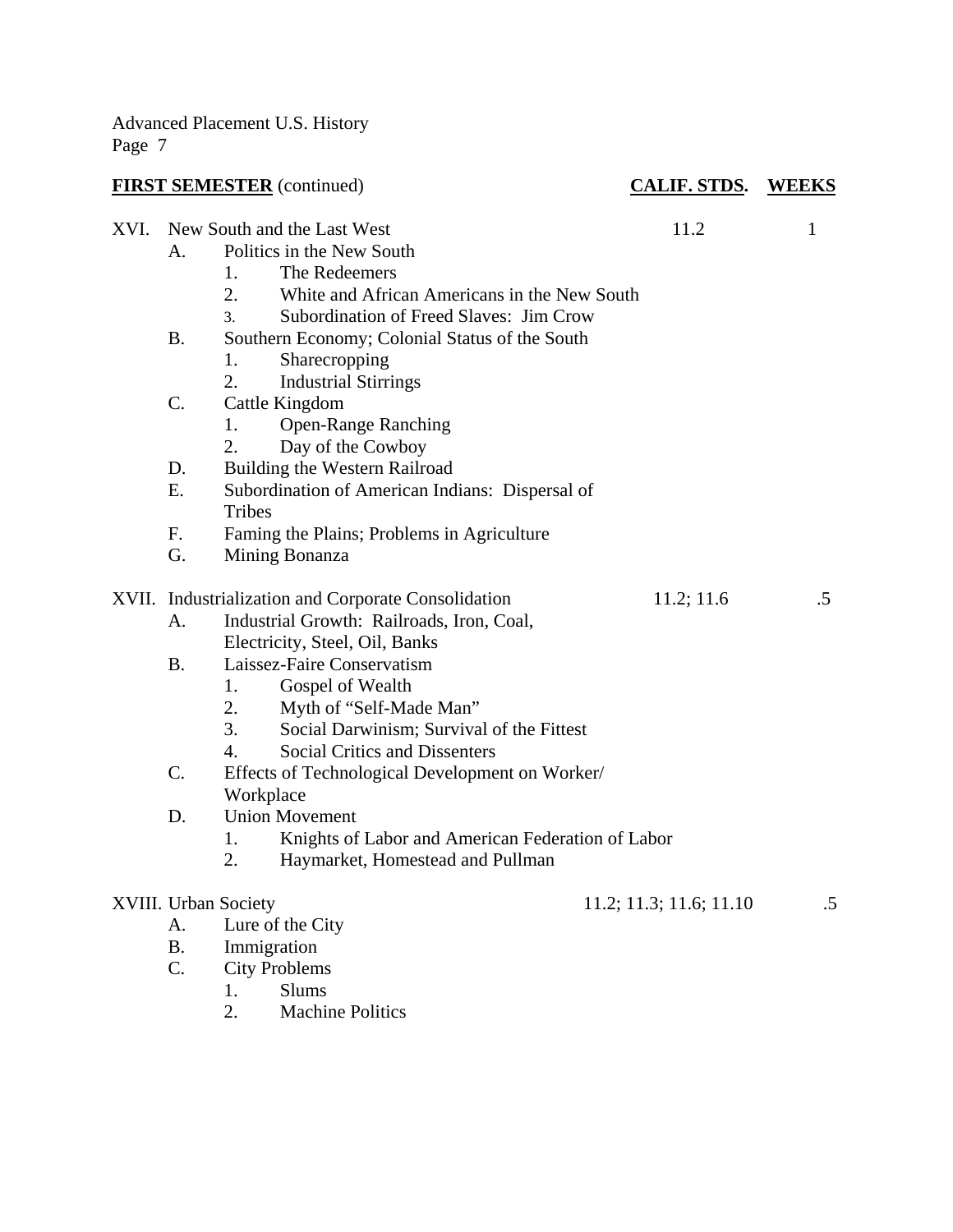| <b>FIRST SEMESTER</b> (Continued) |                                      |                                                                                                                                                                                                                                                                                                                                                        | <b>CALIF. STDS. WEEKS</b> |    |
|-----------------------------------|--------------------------------------|--------------------------------------------------------------------------------------------------------------------------------------------------------------------------------------------------------------------------------------------------------------------------------------------------------------------------------------------------------|---------------------------|----|
|                                   | D.                                   | <b>Awakening Conscience; Reforms</b><br>Social Legislation<br>1.<br>Settlement Houses: Jane Addams and<br>2.<br>Lillian Wald<br>3.<br><b>Structural Reforms in Government</b>                                                                                                                                                                          |                           |    |
|                                   |                                      | <b>SECOND SEMESTER</b>                                                                                                                                                                                                                                                                                                                                 | <b>CALIF. STDS. WEEKS</b> |    |
| XIX.                              | A.<br><b>B</b> .<br>C.<br>D.         | <b>Intellectual and Cultural Movements</b><br>Education<br>1.<br>Colleges and Universities<br><b>Scientific Advances</b><br>2.<br>Professionalism and the Social Sciences<br>Realism in Literature and Art<br><b>Mass Culture</b><br>Use of Leisure<br>1.<br>2.<br>Publishing and Journalism                                                           | 11.2                      | .5 |
| XX.                               | A.<br><b>B.</b><br>$C_{\cdot}$<br>D. | National Politics, 1877-1896: The Gilded Age<br>A Conservative Presidency<br><i>Issues</i><br>Tariff controversy<br>1.<br>Railroad Regulation<br>2.<br>3.<br><b>Trusts</b><br><b>Agrarian Discontent</b><br>Crisis of 1890's<br>Populism<br>1.<br>2.<br><b>Silver Question</b><br>3.<br>Election of 1896: McKinley versus Bryan                        | 11.2                      | .5 |
| XXI.                              | A.<br><b>B.</b><br>$\mathsf{C}.$     | Foreign Policy, 1865-1914<br>Seward and Purchase of Alaska<br>The New Imperialism<br><b>Blaine and Latin America</b><br>1.<br>2.<br>International Darwinism: Missionaries,<br>Politicians and Naval Expansionists<br>3.<br>Spanish-American War<br>Cuban Independence<br>a.<br>b.<br>Debate on Philippines<br>The Far East: John Hay and the Open Door | 11.1; 11.4                | 1  |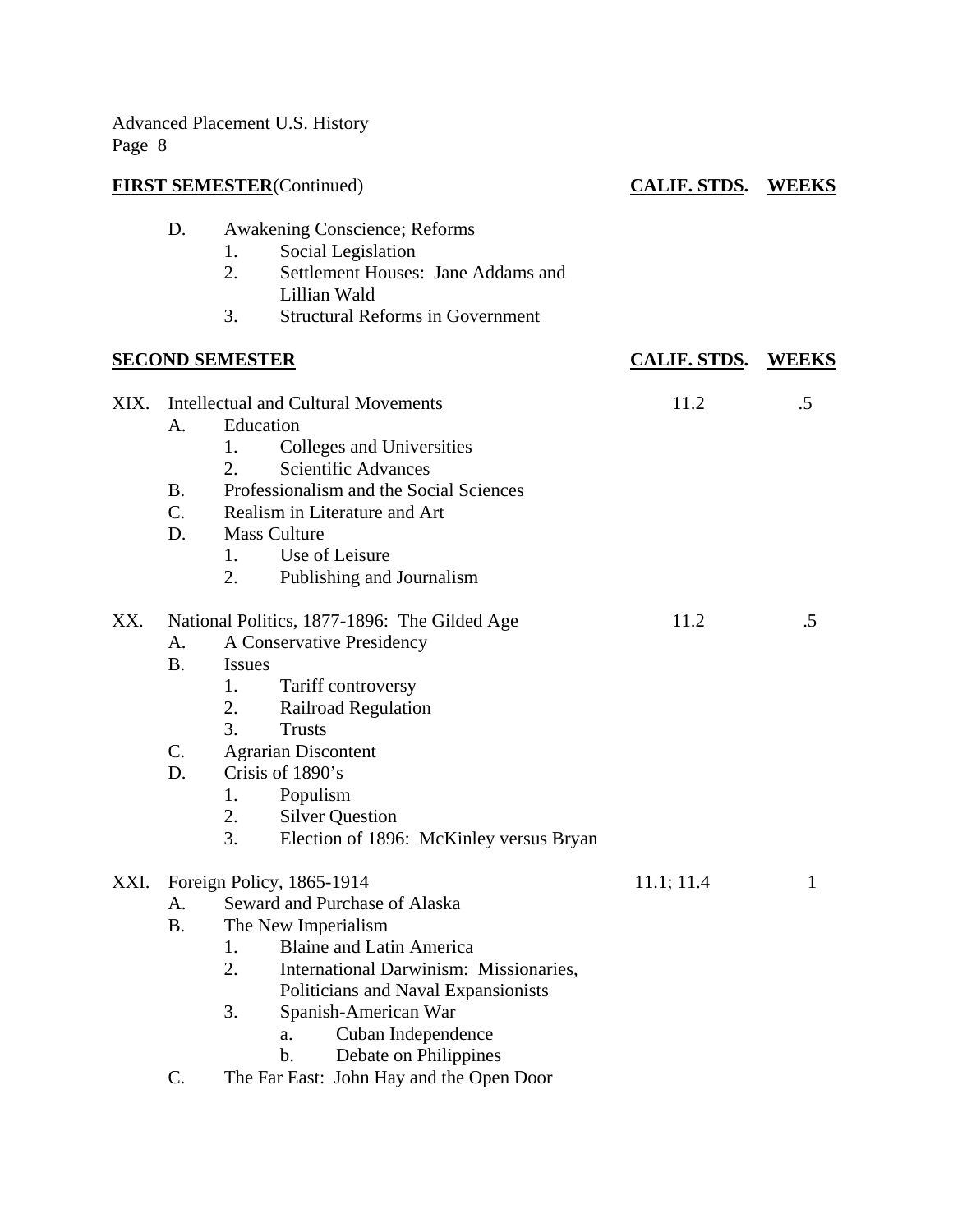### **SECOND SEMESTER** (continued) **CALIF. STDS.** WEEKS

- D. Theodore Roosevelt
	- 1. The Panama Canal
	- 2. Roosevelt Corollary
	- 3. Far East
- E. Taft and Dollar Diplomacy
- F. Wilson and Moral Diplomacy
- - A. Origins of Progressivism
		- 1. Progressive Attitudes and Motives
		- 2. Muckrakers
		- 3. Social Gospel
	- B. Municipal, State and National Reforms
		- 1. Political: Suffrage
		- 2. Social and Economic: Regulation
	- C. Socialism: Alternatives
	- D. Black America
		- 1. Washington, DuBois and Garvey
		- 2. Urban Migration
		- 3. Civil Rights Organizations
	- E. Women's Role: Family, Work, Education, Unionization and Suffrage
	- F. Roosevelt's Square Deal
		- 1. Managing the Trusts
		- 2. Conservation
	- G. Taft
		- 1. Pinchot-Ballinger Controversy
		- 2. Payne-Aldrich Tariff
	- H. Wilson's New Freedom
		- 1. Tariffs
		- 2. Banking Reform
		- 3. Antitrust Act of 1914

### XXIII. The First World War 11.4; 11.10 1

- A. Problems of Neutrality
	- 1. Submarines
	- 2. Economic Ties
	- 3. Psychological and Ethnic Ties
- B. Preparedness and Pacifism

XXII. Progressive Era 11.3; 11.6; 11.10 1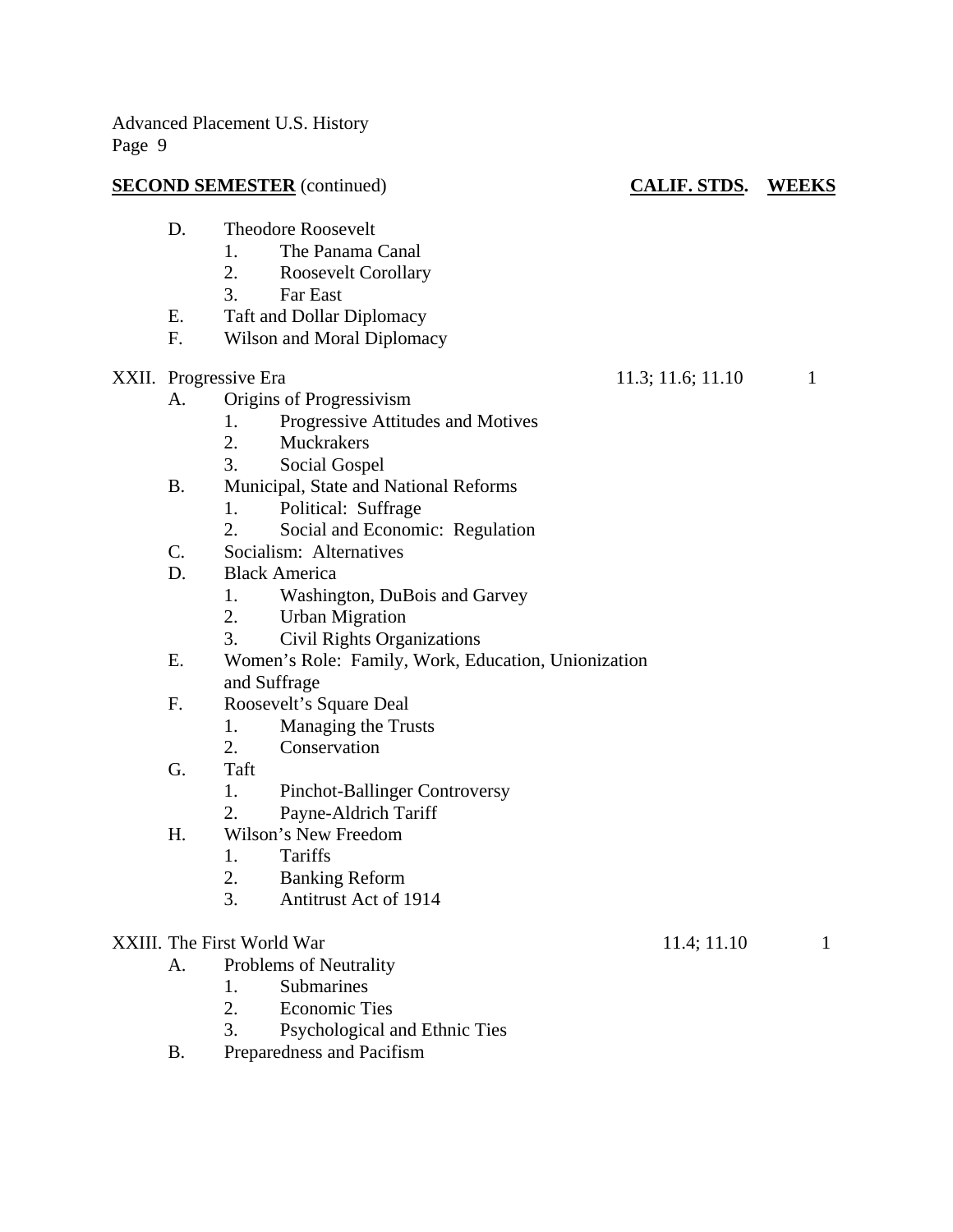### **SECOND SEMESTER** (continued) **CALIF. STDS.** WEEKS

- C. Mobilization
	- 1. Fighting the War
	- 2. Financing the War
	- 3. War Boards
	- 4. Propaganda Public Opinion, Civil Liberties
- D. Wilson's Fourteen Points
	- 1. Treaty of Versailles
	- 2. Ratification Fight
- E. Postwar Demobilization
	- 1. Red Scare
	- 2. Labor Strife

# XXIV. New Era: The 1920's 11.3; 11.5; 11.10 1

- A. Republican Governments
	- 1. Business Creed
	- 2. Harding Scandals
- B. Economic Development
	- 1. Prosperity and Wealth
	- 2. Farm and Labor Problems
- C. New Culture
	- 1. Consumerism: Automobile, Radio, Movies
	- 2. Women, the Family
	- 3. Modern Religion
	- 4. Literature of alienation
	- 5. Jazz Age
	- 6. Harlem Renaissance
- D. Conflict of Cultures
	- 1. Prohibition, Bootlegging
	- 2. Nativism
	- 3. Ku Klux Klan
	- 4. Religious Fundamentalism versus Modernists
- E. Myth of Isolation
	- 1. Replacing the League of Nations
	- 2. Business and Diplomacy
- XXV. Depression, 1929-1933 11.6; 11.10 1
	- A. Wall Street Crash
	- B. Depression Economy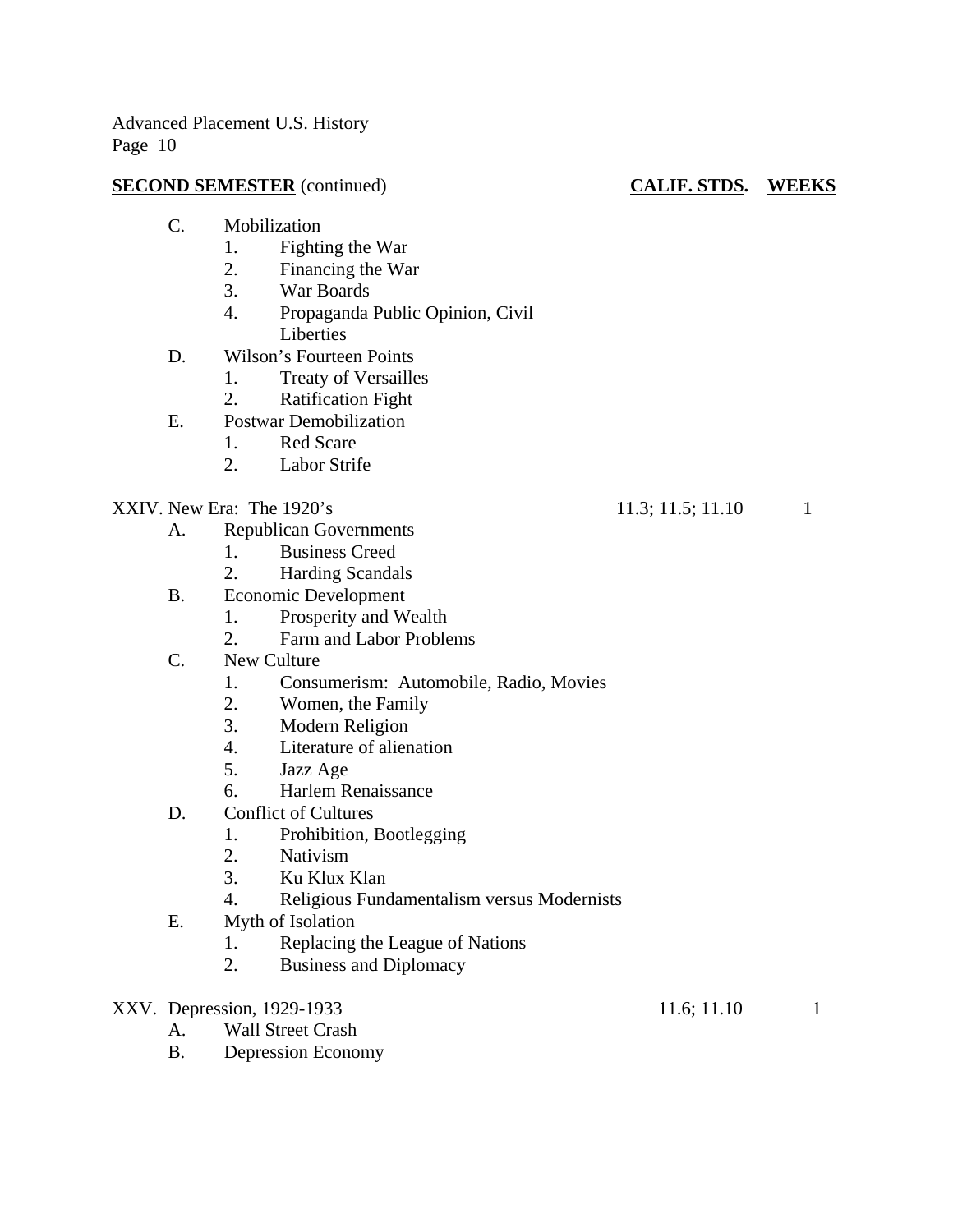|                | <b>SECOND SEMESTER</b> (continued)               | <b>CALIF. STDS.</b> | <b>WEEKS</b> |
|----------------|--------------------------------------------------|---------------------|--------------|
| C.             | Moods of Despair                                 |                     |              |
|                | <b>Agrarian Unrest</b><br>1.                     |                     |              |
|                | <b>Bonus March</b><br>2.                         |                     |              |
| D.             | Hoover-Stimson Diplomacy; Japan                  |                     |              |
| XXVI. New Deal |                                                  | 11.6; 11.10         | 1            |
| A.             | Franklin D. Roosevelt                            |                     |              |
|                | Background, ideas<br>1.                          |                     |              |
|                | Philosophy of New Deal<br>2.                     |                     |              |
| <b>B.</b>      | 100 Days; "Alphabet Agencies"                    |                     |              |
| C.             | <b>Second New Deal</b>                           |                     |              |
| D.             | Critics, Left and Right                          |                     |              |
| Ε.             | Rise of CIO; Labor Strikes                       |                     |              |
| $F_{\cdot}$    | Supreme Court Fight                              |                     |              |
| G.             | Recession of 1938                                |                     |              |
| H.             | American People in the Depression                |                     |              |
|                | Social Values, Women, Ethnic Groups<br>1.        |                     |              |
|                | 2.<br><b>Indian Reorganization Act</b>           |                     |              |
|                | 3.<br>Mexican-American Deportation               |                     |              |
|                | 4.<br>The Racial Issue                           |                     |              |
|                | XXVII. Diplomacy in the 1930's                   | 11.7                | 1            |
| A.             | Good Neighbor Policy: Montevideo, Buenos Aires   |                     |              |
| <b>B.</b>      | London Economic Conference                       |                     |              |
| C.             | Disarmament                                      |                     |              |
| D.             | Isolationism: Neutrality Legislation             |                     |              |
| Ε.             | Aggressors: Japan, Italy and Germany             |                     |              |
| F.             | Appeasement                                      |                     |              |
| G.             | Rearmament; Blitzkrieg; Lend-Lease               |                     |              |
| H.             | <b>Atlantic Charter</b>                          |                     |              |
| I.             | Pearl Harbor                                     |                     |              |
|                | XXVIII. The Second World War                     | 11.4; 11.7; 11.10   | 1            |
| А.             | Organizing for War                               |                     |              |
|                | <b>Mobilizing Production</b><br>1.               |                     |              |
|                | 2.<br><b>Internment of Japanese Americans</b>    |                     |              |
| <b>B.</b>      | The War in Europe, Africa and the Mediterranean; |                     |              |
|                | D-Day                                            |                     |              |
|                | Propaganda<br>1.                                 |                     |              |
| C.             | The War in the Pacific: Hiroshima, Nagasaki      |                     |              |
|                |                                                  |                     |              |
|                |                                                  |                     |              |

**SECOND SEMESTER** (continued) **CALIF. STDS.** WEEKS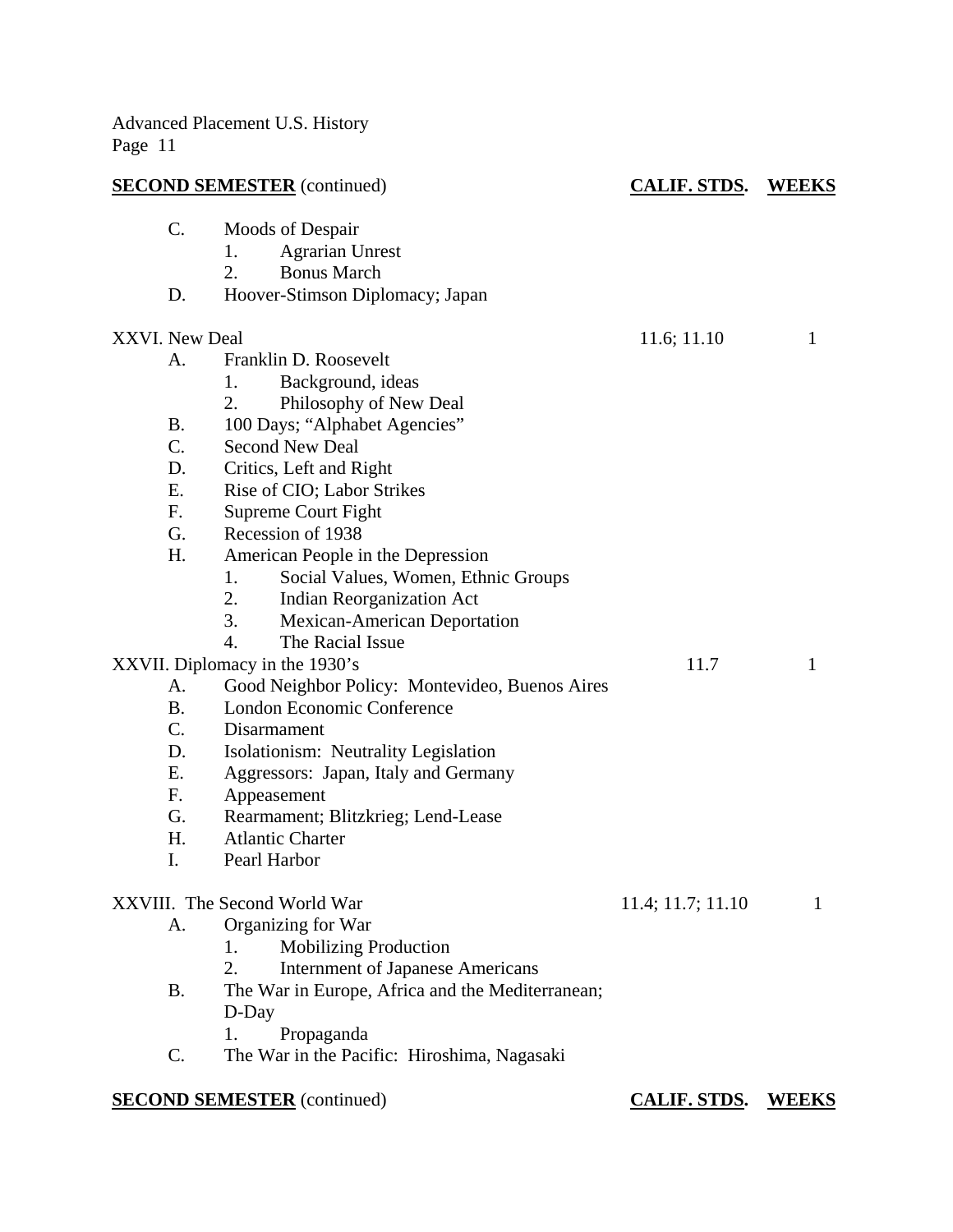| D.        | Diplomacy         |                                                                                    |                           |              |
|-----------|-------------------|------------------------------------------------------------------------------------|---------------------------|--------------|
|           | 1.                | War Aims                                                                           |                           |              |
|           | 2.                | War-Time Conferences: Teheran, Yalta, Potsdam                                      |                           |              |
| Ε.        |                   | Postwar Atmosphere; the United Nations                                             |                           |              |
|           |                   | XXIX. Truman and the Cold War                                                      | 11.4; 11.7-11.11          | $\mathbf{1}$ |
| А.        |                   | <b>Postwar Domestic Adjustments</b>                                                |                           |              |
| <b>B.</b> |                   | The Taft-Hartley Act                                                               |                           |              |
| C.        |                   | Civil Rights and the Election of 1948                                              |                           |              |
| D.        |                   | Containment in Europe and the Middle East                                          |                           |              |
|           | 1.                | <b>Truman Doctrine</b>                                                             |                           |              |
|           | 2.                | Marshall Plan                                                                      |                           |              |
|           | 3.                | <b>Berlin Crisis</b>                                                               |                           |              |
|           | $\overline{4}$ .  | <b>NATO</b>                                                                        |                           |              |
| F.        |                   | Revolution in China                                                                |                           |              |
| G.        |                   | Limited War: Korea, MacArthur                                                      |                           |              |
|           |                   | XXX. Eisenhower and Modern Republicanism                                           | $11.4; 11.8-11.11$        | 1            |
| А.        |                   | Domestic Frustrations; McCarthyism                                                 |                           |              |
| <b>B.</b> |                   | Civil Rights Movement                                                              |                           |              |
|           | 1.                | The Warren Court and Brown vs.                                                     |                           |              |
|           |                   | <b>Board of Education</b>                                                          |                           |              |
|           | 2.                | Montgomery Bus Boycott                                                             |                           |              |
|           | 3.                | Greensboro Sit-In                                                                  |                           |              |
| C.        |                   | John Foster Dulles' Foreign Policy                                                 |                           |              |
|           | 1.                | Crisis in Southeast Asia                                                           |                           |              |
|           | 2.                | <b>Massive Retaliation</b>                                                         |                           |              |
|           | 3.                | Nationalism in Southeast Asia, the Middle                                          |                           |              |
|           |                   | East, Latin America                                                                |                           |              |
|           | 4.                | Khrushchev and Berlin                                                              |                           |              |
| D.        |                   | American People: Homogenized Society                                               |                           |              |
|           | 1.                | Prosperity: Economic Consolidation                                                 |                           |              |
|           | 2.                | <b>Consumer Culture</b>                                                            |                           |              |
|           | 3.                | <b>Consensus of Values</b>                                                         |                           |              |
| Е.        | <b>Space Race</b> |                                                                                    |                           |              |
|           |                   | XXXI. Kennedy's New Frontier; Johnson's Great Society 11.3; 11.4; 11.6; 11.8-11.11 |                           | .5           |
| A.        |                   | The New Frontier                                                                   |                           |              |
|           | 1.                | Election of 1960                                                                   |                           |              |
|           | 2.                | Hard-Nosed Idealist                                                                |                           |              |
|           |                   | <b>SECOND SEMESTER</b> (continued)                                                 | <b>CALIF. STDS. WEEKS</b> |              |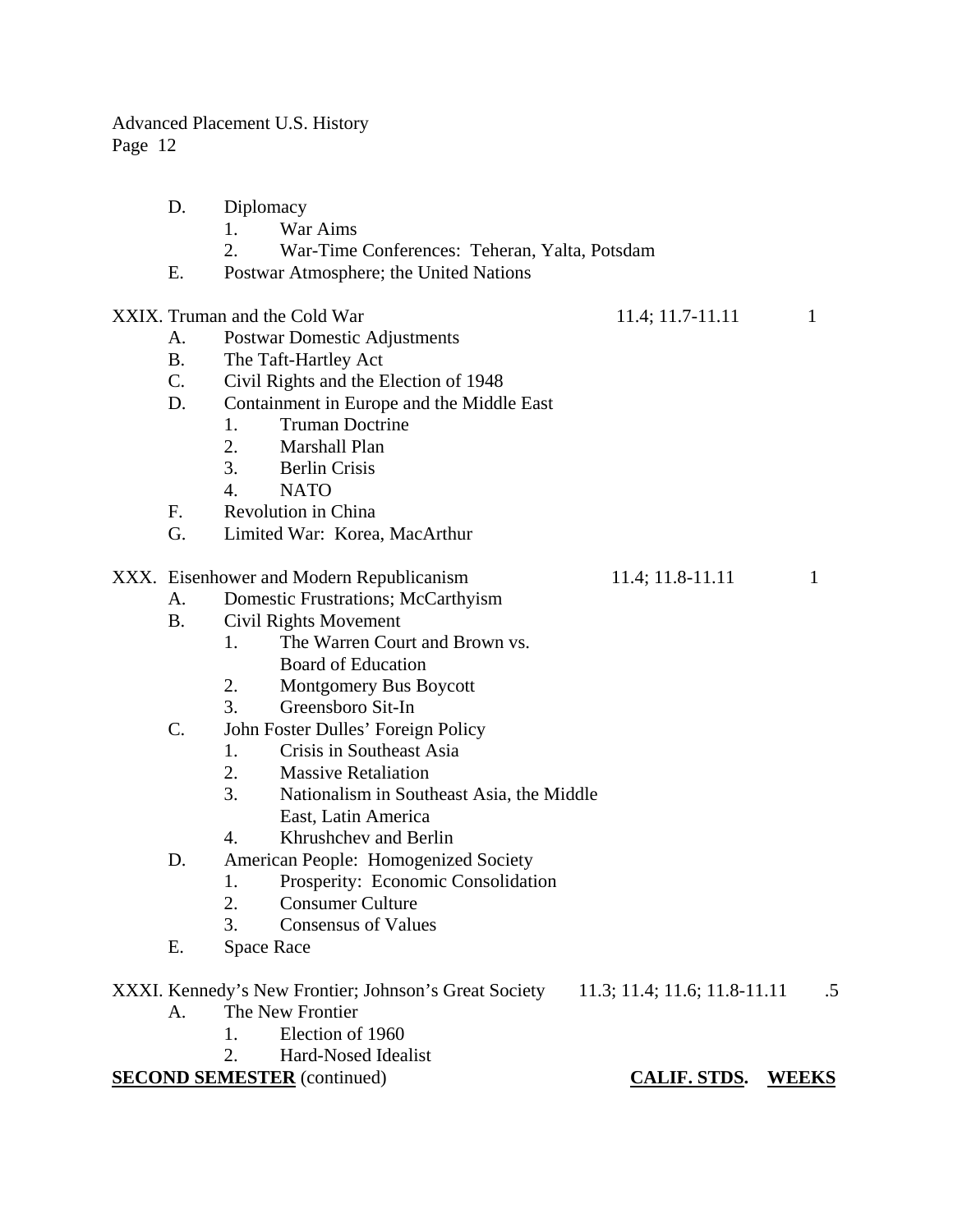- 3. New Frontier at Home
- 4. Cold War and New Frontier
- 5. Bay of Pigs
- 6. Confronting Khrushchev
- 7. Cuban Missile Crisis
- 8. John F. Kennedy and Vietnam Involvement
- B. Civil Rights, Civil Liberties and the Crisis of Liberalism
	- 1. African Americans: Political, Cultural and Economic Roles
	- 2. The Leadership of Martin Luther King, Jr.
	- 3. Resurgence of Feminism
	- 4. The New Left and Counterculture
	- 5. Emergence of the Republican Party in the South
	- 6. New Civil Rights Strategy
	- 7. Black Power
- C. Lyndon Johnson and the Great Society
	- 1. Origins of the Great Society
	- 2. Election of 1964
	- 3. The Great Society
	- 4. Immigration Reform
	- 5. Evaluating the Great Society
	- 6. Reforms of the Warren Court
- D. The Counterculture
	- 1. The New Left
	- 2. Rise of the Counterculture
	- 3. The Rock Revolution

- A. The Road to Vietnam
	- 1. Lyndon Johnson's War
	- 2. Rolling Thunder
- B. Social Consequences of the War
	- 1. The Soldier's War
	- 2. The War at Home
- C. The Unraveling
	- 1. Têt Offensive
	- 2. The Shocks of 1968
	- 3. Chicago
	- 4. Revolutionary Classes Worldwide
	- 5. Who's Silent Majority?

# **SECOND SEMESTER** (continued) **CALIF. STDS. WEEKS**

D. Nixon's War

# XXXII. The Vietnam Era 11.1; 11.3; 11.4; 11.8-11.11 .5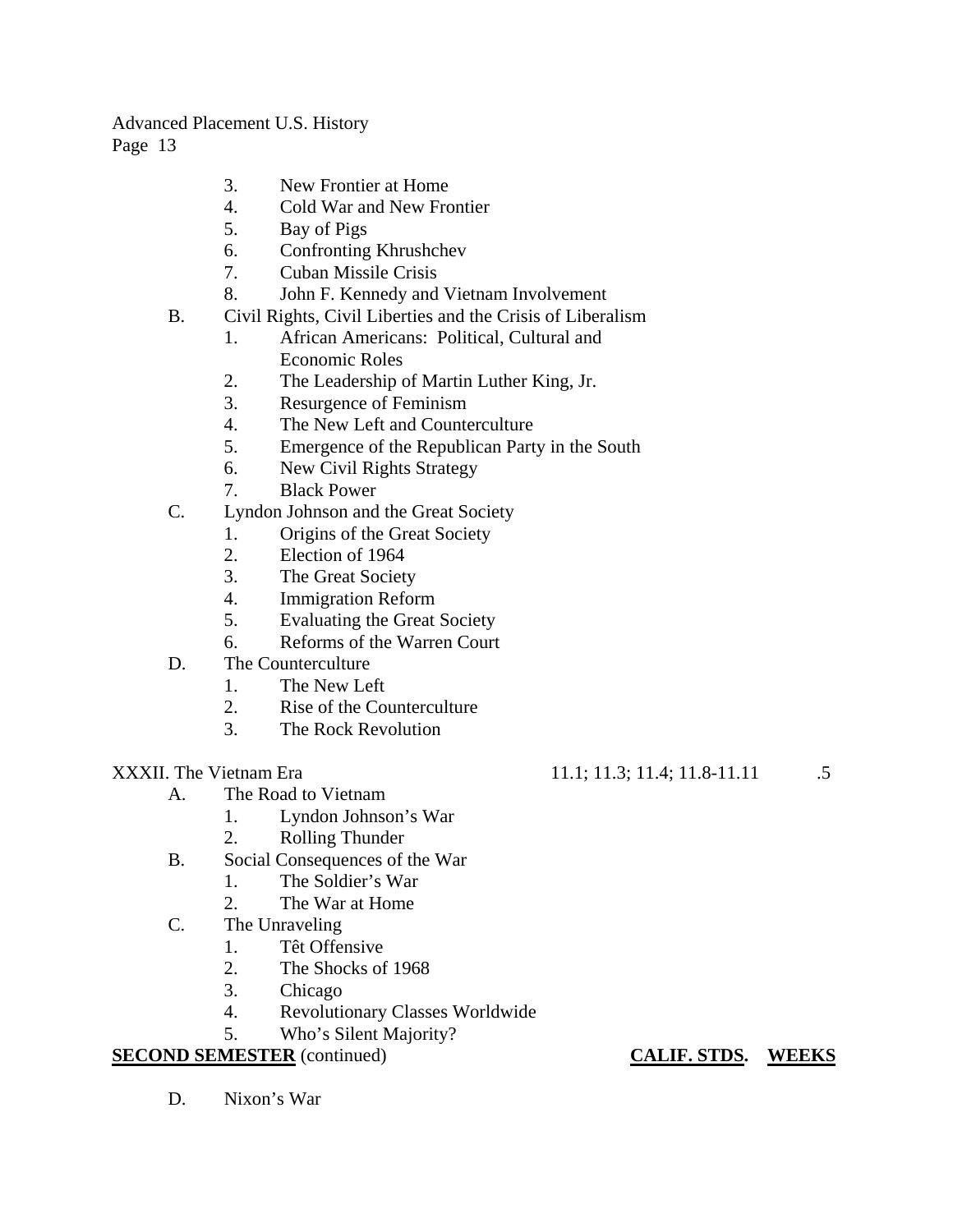- 1. Vietnamization in Cambodia
- 2. Fighting a "No-Win" War
- 3. The Move Toward Détente
- E. The New Identity Politics
	- 1. Latino Activism
	- 2. The Choices of American Indians
	- 3. Asian Americans
	- 4. Gay Rights
	- 5. Feminism
	- 6. Equal Rights and Abortion
	- 7. The Legacy of Identity Politics

XXXIII. The Age of Limits 11.4; 11.6; 11.8; 11.9; 11.11 .5

- A. The Limits of Reform
	- 1. Consumerism
	- 2. Environmentalism
- B. Watergate and the Politics of Resentment
	- 1. Nixon's New Federalism
	- 2. Stagflation
	- 3. Social Policies and the Court
	- 4. Us versus Them
	- 5. The President's Enemies
	- 6. Break-In
	- 7. Oval Office Involvement
	- 8. Presidential Resignation
- C. The Ford Administration
	- 1. Kissinger and Foreign Policy
	- 2. Global Competition and the Limits of American Influence
	- 3. Shuttle Diplomacy
	- 4. Détente
	- 5. The Limits of a Post-Watergate President
	- 6. Fighting Inflation
	- 7. Election of 1976
- D. Jimmy Carter: Restoring the Faith
	- 1. The Search for Direction
	- 2. A Sick Economy
	- 3. The Wavering Spirit of Détente
	- 4. The Middle East: Hope and Hostages

### **SECOND SEMESTER** (continued) **CALIF. STDS.** WEEKS

### XXXIV. The Conservative Challenge 11.3; 11.4; 11.8; 11.9; 11; 11 .5

- 
- A. The Conservative Rebellion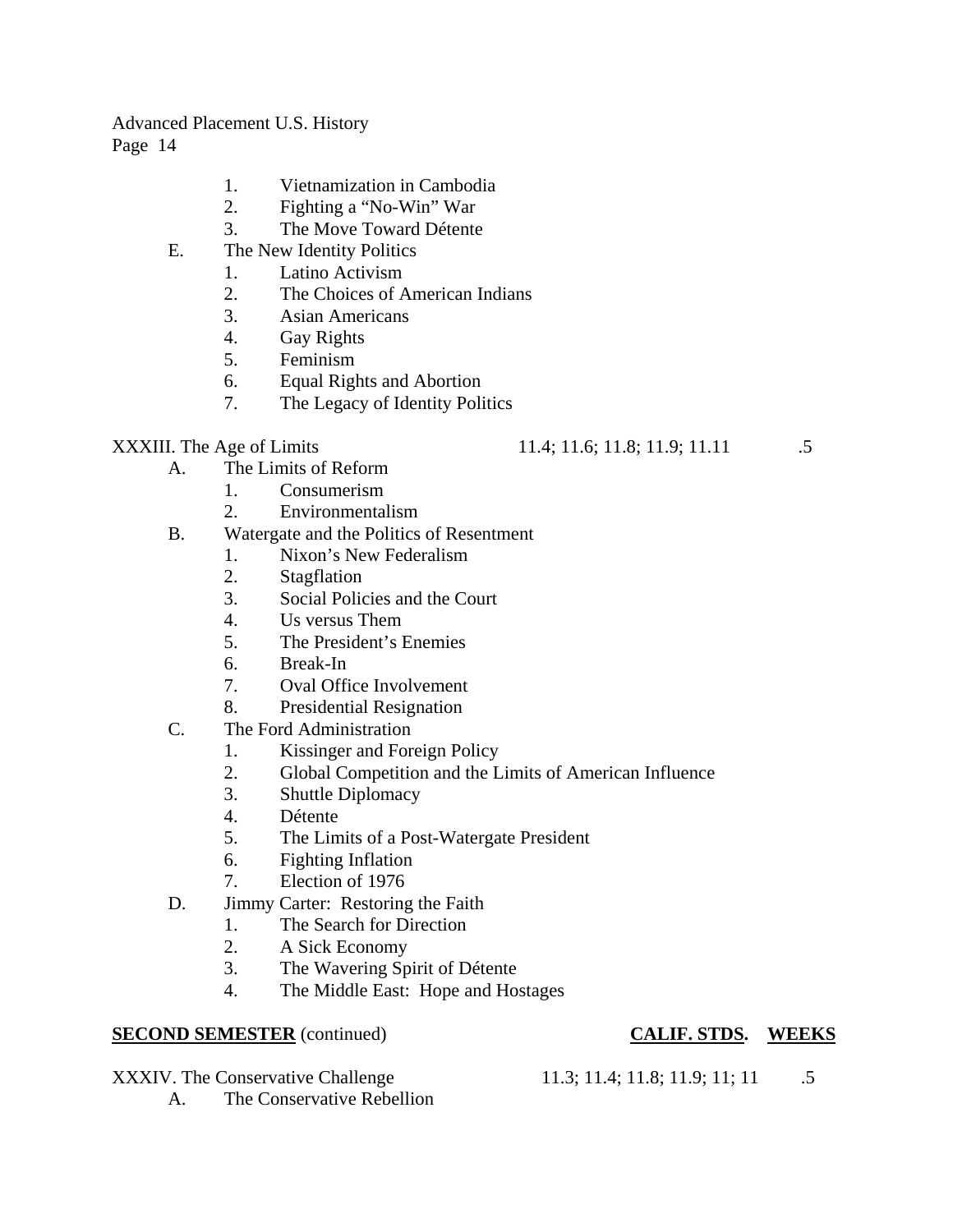- 1. Conservative Tide Worldwide
- 2. Christian Fundamentalism
- 3. The Catholic Conscience
- 4. The Media as a Battleground
- 5. Election of 1980
- B. Prime Time with Ronald Reagan
	- 1. The Great Communicator
	- 2. The Reagan Agenda
	- 3. The Reagan Revolution in Practice
	- 4. The Supply-Side Scorecard
	- 5. The Military Buildup
- C. Standing Tall in a Chaotic World
	- 1. Terrorism in the Middle East
	- 2. Mounting Frustrations in Central America
	- 3. The Iran-Contra Connection
	- 4. From Cold War to Glasnost
	- 5. Election of 1988
- D. An End to the Cold War
	- 1. Post-Cold War Foreign Policy
	- 2. The Gulf War
	- 3. Domestic Doldrums
	- 4. The Conservative court
	- 5. Election of 1992

### XXXV. Nation of Nations in a Global Community 11.8; 11.9; 11.11 11

- A. The New Immigration
	- 1. The New Look of America: Asian Americans
	- 2. The New Look of America: Latinos
	- 3. Illegal Immigration
	- 4. Religious Diversity
- B. The Clinton Presidency: Managing a New Global Order
	- 1. Clinton: Ambitions and Character
	- 2. The New World Disorder
	- 3. Yugoslavian Turmoil
	- 4. Middle East Peace
	- 5. Global Financial Disorder

### **SECOND SEMESTER** (continued) **CALIF. STDS. WEEKS**

- C. The Clinton Presidency on Trial
	- 1. Recovery without Reform
	- 2. The Conservative Revolution Reborn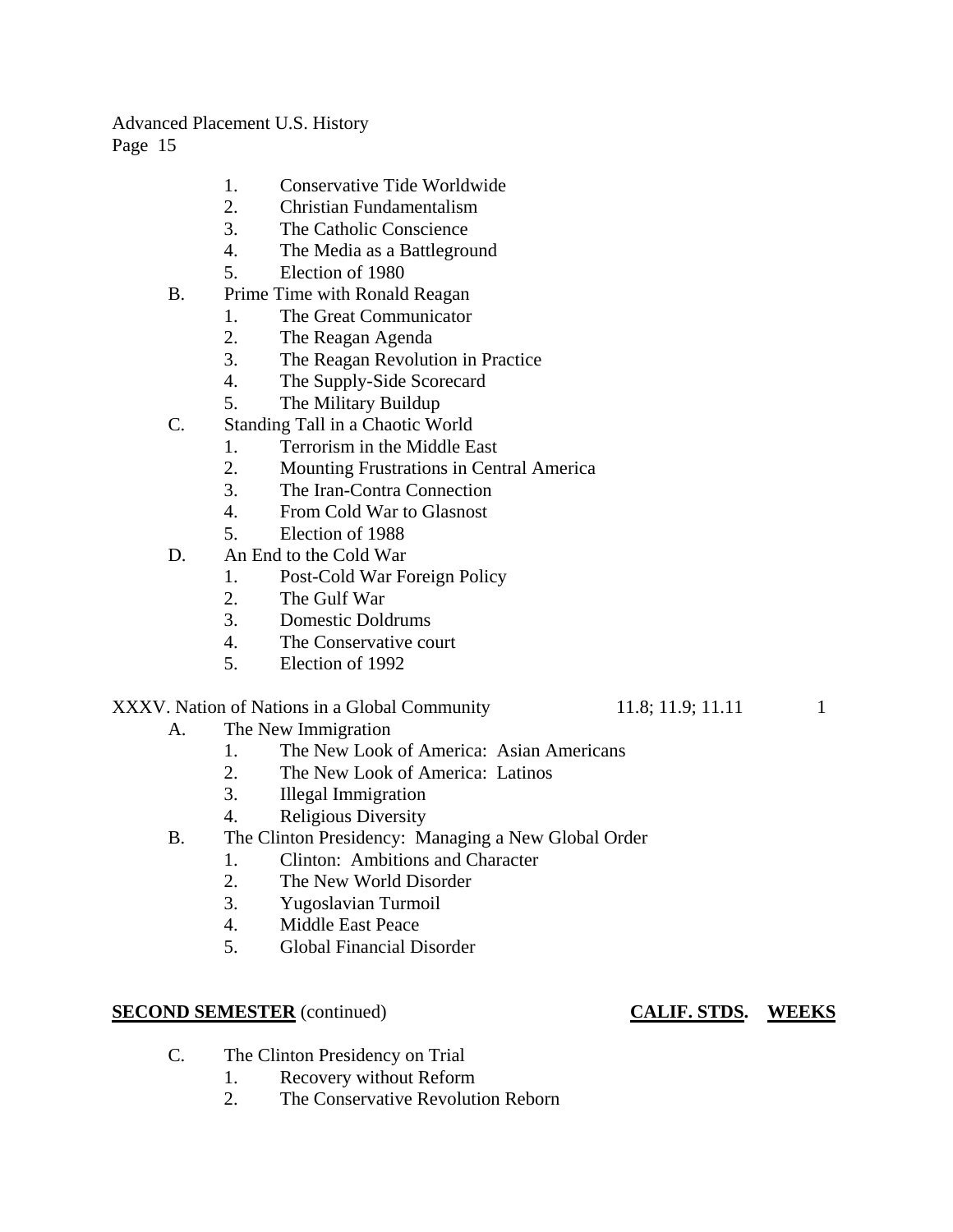- 3. Conservatives and the Feminist Agenda
- 4. Scandal
- 5. The Politics of Surplus
- D. The United States in a Networked World
	- 1. The Internet Revolution
	- 2. American Workers in a Two-Tiered Economy
- E. Multiculturalism and Contested American Identity
	- 1. African Americans in a Full-Employment Economy
	- 2. Global Pressures in a Multicultural America

XXXVI. AP U.S. History Review and Preparation 1 Plus Out-Of-Class Time

### XXXVII. Special Projects 3

A. After taking the Advanced Placement Exam in May, students will be exposed to a variety of enrichment activities which may include: simulation games, mock trials, research projects, field trips and independent study units in special interest topics.

### **DATE OF CONTENT REVISION:** January 2002

### **DATE OF BOARD APPROVAL:** March 2002

### **Addendum**

### **THE CALIFORNIA CONTENT STANDARDS FOR UNITED STATES HISTORY**

### **1.1 Students analyze the significant events in the founding of the nation and its attempts to realize the philosophy of government described in the Declaration of Independence.**

- 1. Describe the Enlightenment and the rise of democratic ideas as the context in which the nation was founded.
- 2. Analyze the ideological origins of the American Revolution, the Founding Fathers' philosophy of divinely bestowed unalienable natural rights, the debates on the drafting and ratification of the Constitution, and the addition of the Bill of Rights.
- 3. Understand the history of the Constitution after 1787 with emphasis on federal versus state authority and growing democratization.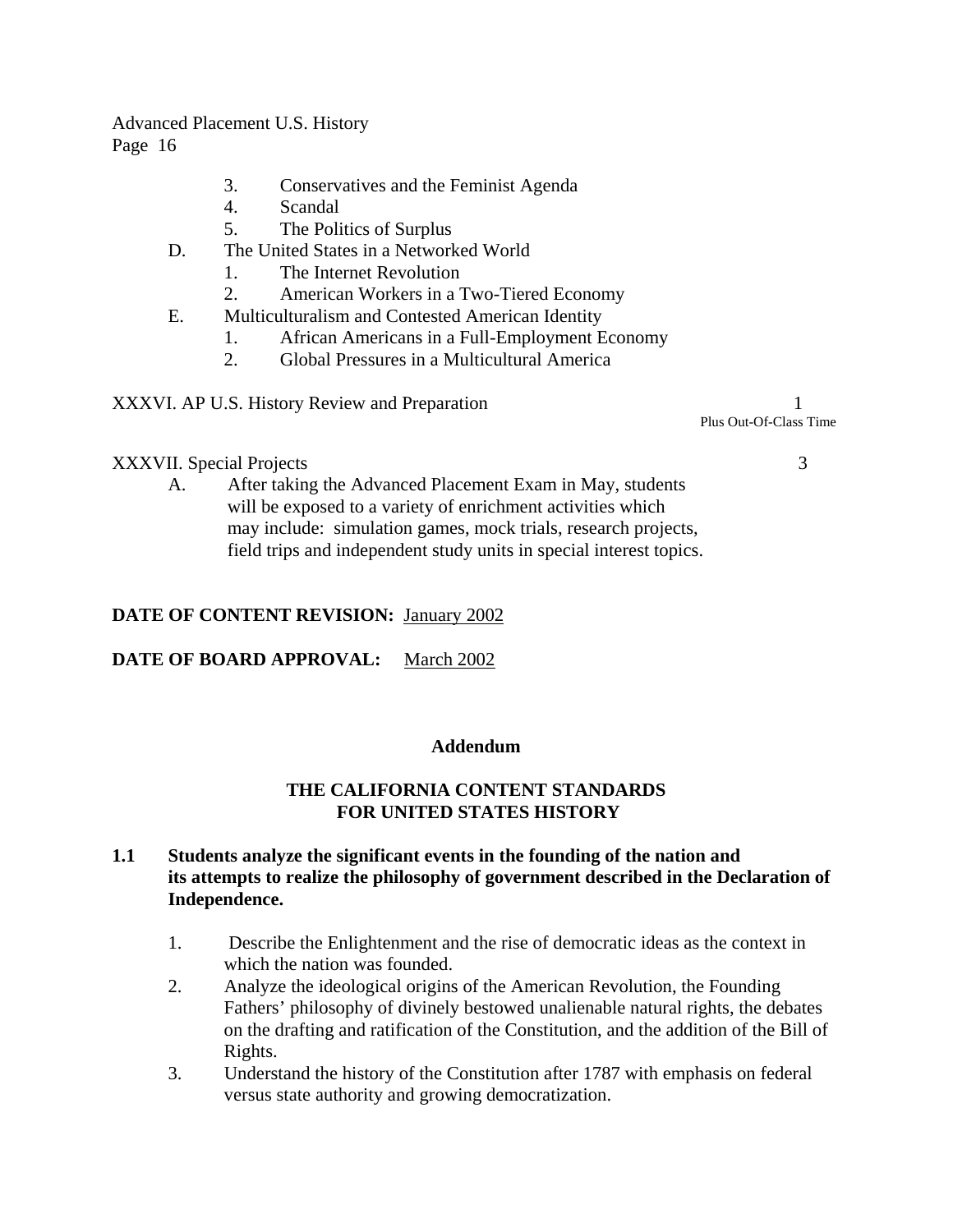4. Examine the effects of the Civil War and Reconstruction and of the industrial revolution, including demographic shifts and the emergence in the late nineteenth century of the United States as a world power.

# **11.2 Students analyze the relationship among the rise of industrialization, large scale rural-to-urban migration, and massive immigration from Southern and Eastern Europe.**

- 1. Know the effects of industrialization on living and working conditions, including the portrayal of working conditions and food safety in Upton Sinclair's *The Jungle.*
- 2. Describe the changing landscape, including the growth of cities linked by industry and trade, and the development of cities divided according to race, ethnicity, and class.
- 3. Trace the effect of the Americanization movement.
- 4. Analyze the effect of urban political machines and responses to them by immigrants and middle-class reformers.
- 5. Discuss corporate mergers that produced trusts and cartels and the economic and political policies of industrial leaders.
- 6. Trace the economic development of the United States and its emergence as a major industrial power, including its gains from trade and the advantages of its physical geography.
- 7. Analyze the similarities and differences between the ideologies of Social Darwinism and Social Gospel (e.g., using biographies of William Graham Sumner, Billy Sunday, Dwight L. Moody).
- 8. Examine the effect of political programs and activities of Populists.
- 9. Understand the effect of political programs and activities of the Progressives (e.g., federal regulation of railroad transport, Children's Bureau, the Sixteenth Amendment, Theodore Roosevelt, Hiram Johnson).

# **11.3 Students analyze the role religion played in the founding of America, its lasting moral, social, and political impacts, and issues regarding religious liberty.**

- 1. Describe the contributions of various religious groups to American civic principles and social reform movements (e.g., civil and human rights, individual responsibility and the work ethic, antimonarchy and self-rule, worker protection, family-centered communities).
- 2. Analyze the great religious revivals and the leaders involved in them, including the First Great Awakening, the Second Great Awakening, the Civil War revivals, the Social Gospel Movement, the rise of Christian liberal theology in the nineteenth century, the impact of the Second Vatican Council, and the rise of Christian fundamentalism in current times.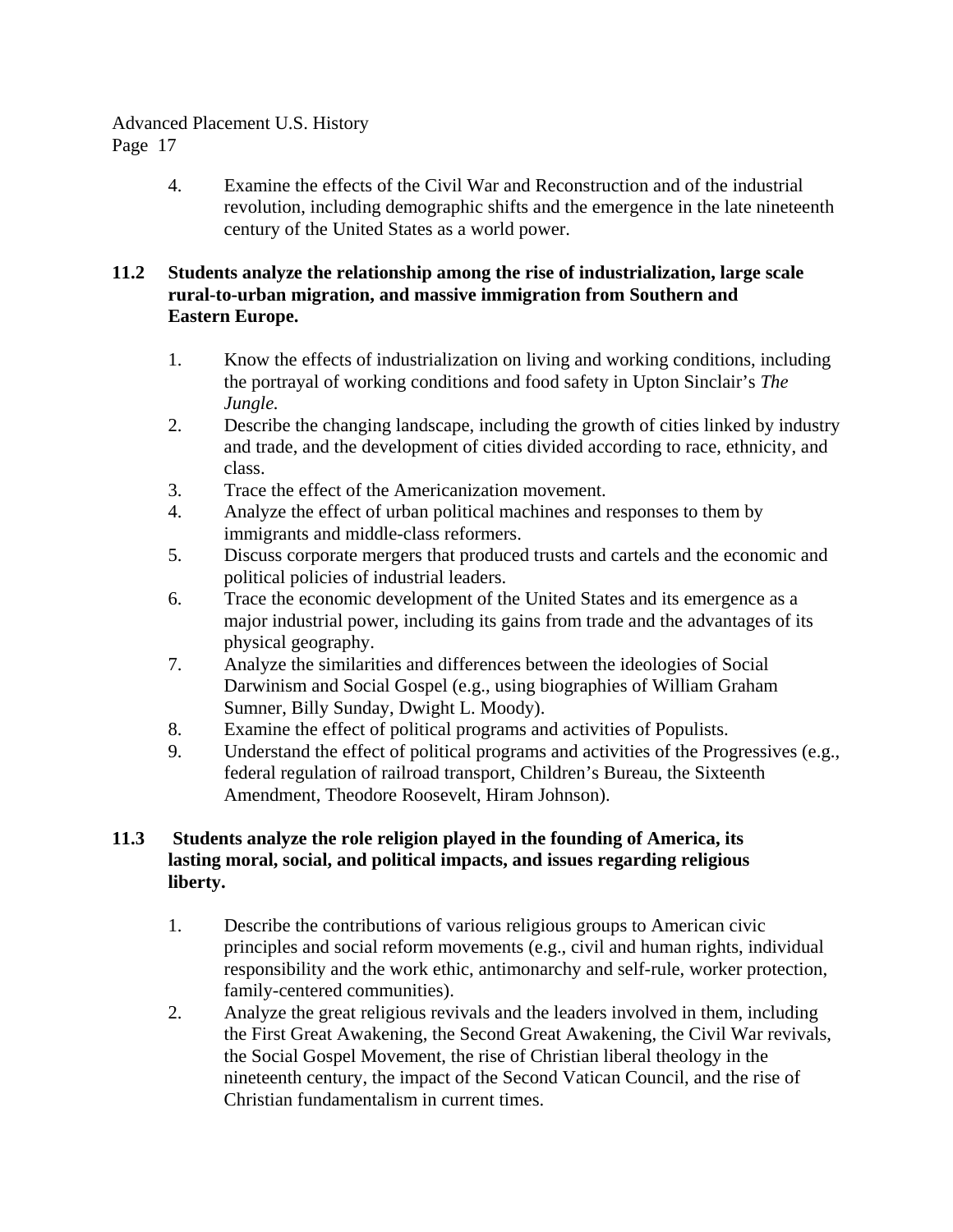- 3. Cite incidences of religious intolerance in the United States (e.g., persecution of Mormons, anti-Catholic sentiment, anti-Semitism).
- 4. Discuss the expanding religious pluralism in the United States and California that resulted from large-scale immigration in the twentieth century.
- 5. Describe the principles of religious liberty found in the Establishment and Free Exercise clauses of the First Amendment, including the debate on the issue of separation of church and state.

# **11.4 Students trace the rise of the United States to its role as a world power in the twentieth century.**

- 1. List the purpose and the effects of the Open Door policy.
- 2. Describe the Spanish-American War and U.S. expansion in the South Pacific.
- 3. Discuss America's role in the Panama Revolution and the building of the Panama Canal.
- 4. Explain Theodore Roosevelt's Big Stick diplomacy, William Taft's Dollar Diplomacy, and Woodrow Wilson's Moral Diplomacy, drawing on relevant speeches.
- 5. Analyze the political, economic, and social ramifications of World War I on the home front.
- 6. Trace the declining role of Great Britain and the expanding role of the United States in world affairs after World War II.

### **11.5 Students analyze the major political, social, economic, technological, and cultural developments of the 1920s.**

- 1. Discuss the policies of Presidents Warren Harding, Calvin Coolidge, and Herbert Hoover.
- 2. Analyze the international and domestic events, interests, and philosophies that prompted attacks on civil liberties, including the Palmer Raids, Marcus Garvey's "back-to-Africa" movement, the Ku Klux Klan, and immigration quotas and the responses of organizations such as the American Civil Liberties Union, the National Association for the Advancement of Colored People, and the Anti-Defamation League to those attacks.
- 3. Examine the passage of the Eighteenth Amendment to the Constitution and the Volstead Act (Prohibition).
- 4. Analyze the passage of the Nineteenth Amendment and the changing role of women in society.
- 5. Describe the Harlem Renaissance and new trends in literature, music, and art, with special attention to the work of writers (e.g., Zora Neale Hurston, Langston Hughes).
- 6. Trace the growth and effects of radio and movies and their role in the worldwide diffusion of popular culture.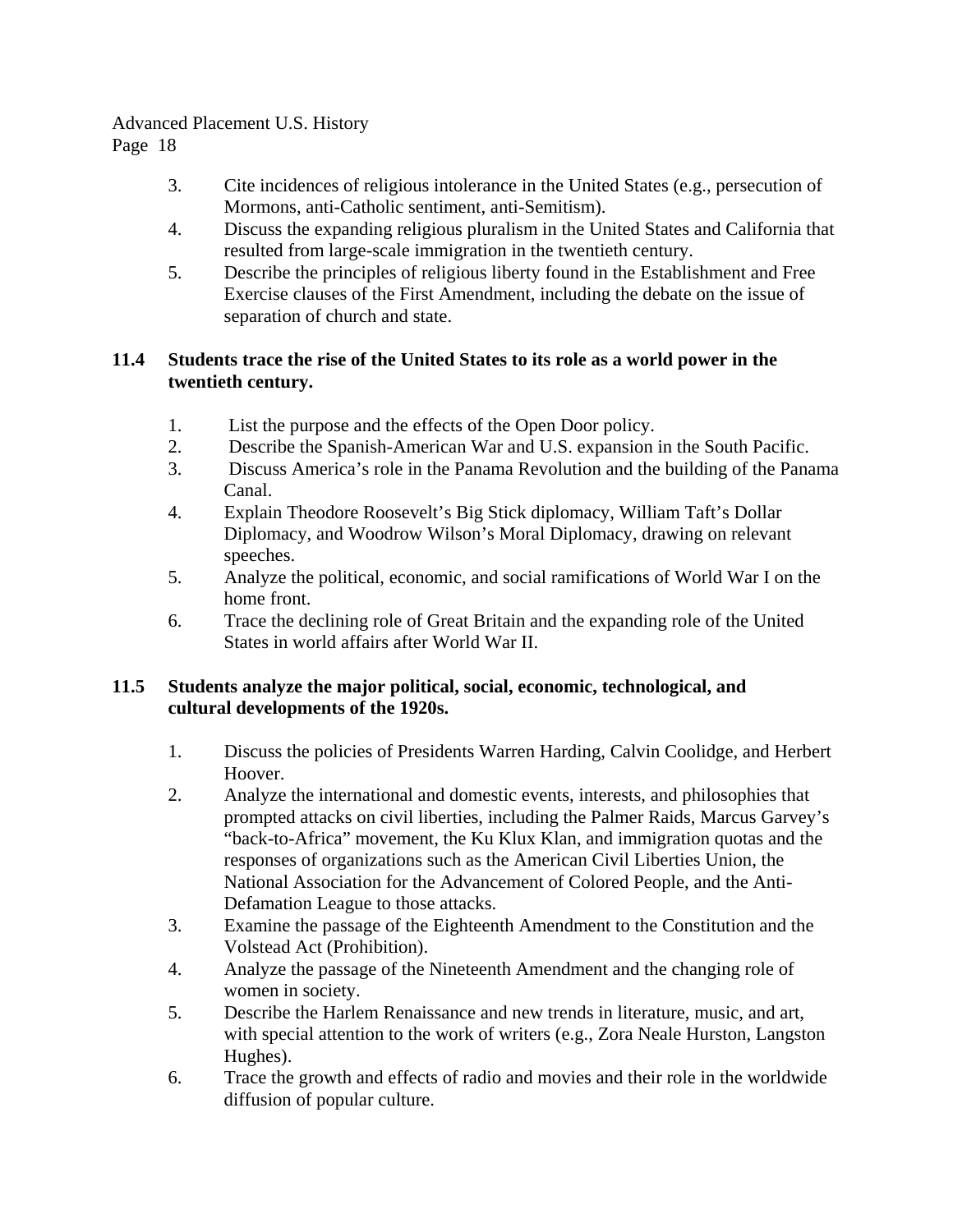7. Discuss the rise of mass production techniques, the growth of cities, the impact of new technologies (e.g., the automobile, electricity), and the resulting prosperity and effect on the American landscape.

# **11.6 Students analyze the different explanations for the Great Depression and how the New Deal fundamentally changed the role of the federal government.**

- 1. Describe the monetary issues of the late nineteenth and early twentieth centuries that gave rise to the establishment of the Federal Reserve and the weaknesses in key sectors of the economy in the late 1920s.
- 2. Understand the explanations of the principal causes of the Great Depression and the steps taken by the Federal Reserve, Congress, and Presidents Herbert Hoover and Franklin Delano Roosevelt to combat the economic crisis.
- 3. Discuss the human toll of the Depression, natural disasters, and unwise agricultural practices and their effects on the depopulation of rural regions and on political movements of the left and right, with particular attention to the Dust Bowl refugees and their social and economic impacts in California.
- 4. Analyze the effects of and the controversies arising from New Deal economic policies and the expanded role of the federal government in society and the economy since the 1930s (e.g., Works Progress Administration, Social Security, National Labor Relations Board, farm programs, regional development policies, and energy development projects such as the Tennessee Valley Authority, California Central Valley Project, and Bonneville Dam).
- 5. Trace the advances and retreats of organized labor, from the creation of the American Federation of Labor and the Congress of Industrial Organizations to current issues of a postindustrial, multinational economy, including the United Farm Workers in California.

# **11.7 Students analyze America's participation in World War II.**

- 1. Examine the origins of American involvement in the war, with an emphasis on the events that precipitated the attack on Pearl Harbor.
- 2. Explain U.S. and Allied wartime strategy, including the major battles of Midway, Normandy, Iwo Jima, Okinawa, and the Battle of the Bulge.
- 3. Identify the roles and sacrifices of individual American soldiers, as well as the unique contributions of the special fighting forces (e.g., the Tuskegee Airmen, the 442nd Regimental Combat team, the Navajo Code Talkers).
- 4. Analyze Roosevelt's foreign policy during World War II (e.g., Four Freedoms speech).
- 5. Discuss the constitutional issues and impact of events on the U.S. home front, including the internment of Japanese Americans (e.g., *Fred Korematsu* v. *United States of America*) and the restrictions on German and Italian resident aliens; the response of the administration to Hitler's atrocities against Jews and other groups;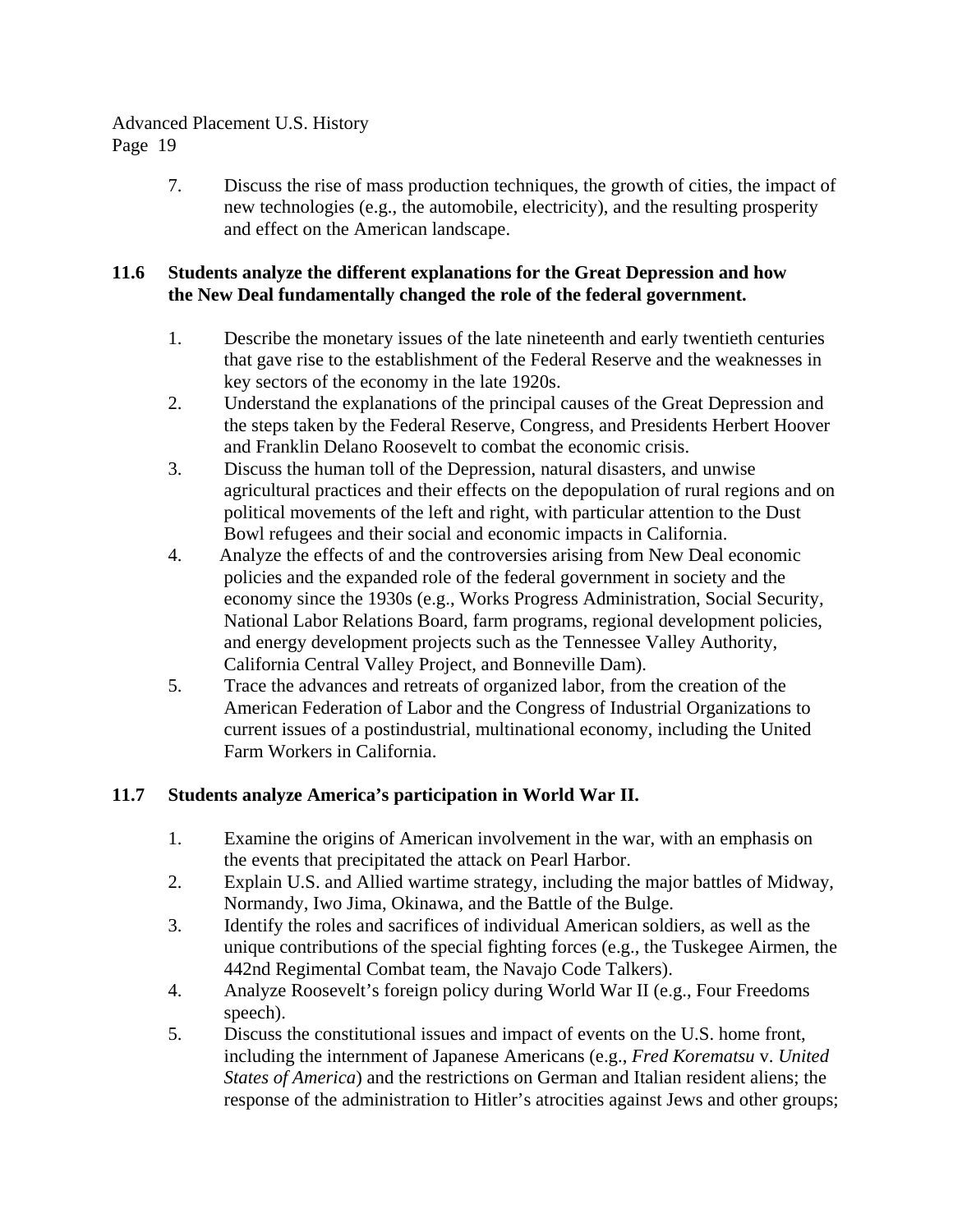> the roles of women in military production; and the roles and growing political demands of African Americans.

- 6. Describe major developments in aviation, weaponry, communication, and medicine and the war's impact on the location of American industry and use of resources.
- 7. Discuss the decision to drop atomic bombs and the consequences of the decision (Hiroshima and Nagasaki).
- 8. Analyze the effect of massive aid given to Western Europe under the Marshall Plan to rebuild itself after the war and the importance of a rebuilt Europe to the U.S. economy.

# **11.8 Students analyze the economic boom and social transformation of post–World War II America.**

- 1. Trace the growth of service sector, white collar, and professional sector jobs in business and government.
- 2. Describe the significance of Mexican immigration and its relationship to the agricultural economy, especially in California.
- 3. Examine Truman's labor policy and congressional reaction to it.
- 4. Analyze new federal government spending on defense, welfare, interest on the national debt, and federal and state spending on education, including the California Master Plan.
- 5. Describe the increased powers of the presidency in response to the Great Depression, World War II, and the Cold War.
- 6. Discuss the diverse environmental regions of North America, their relationship to local economies, and the origins and prospects of environmental problems in those regions.
- 7. Describe the effects on society and the economy of technological developments since 1945, including the computer revolution, changes in communication, advances in medicine, and improvements in agricultural technology.
- 8. Discuss forms of popular culture, with emphasis on their origins and geographic diffusion (e.g., jazz and other forms of popular music, professional sports, architectural and artistic styles).

# **11.9 Students analyze U.S. foreign policy since World War II.**

- 1. Discuss the establishment of the United Nations and International Declaration of Human Rights, International Monetary Fund, World Bank, and General Agreement on Tariffs and Trade (GATT) and their importance in shaping modern Europe and maintaining peace and international order.
- 2. Understand the role of military alliances, including NATO and SEATO, in deterring communist aggression and maintaining security during the Cold War.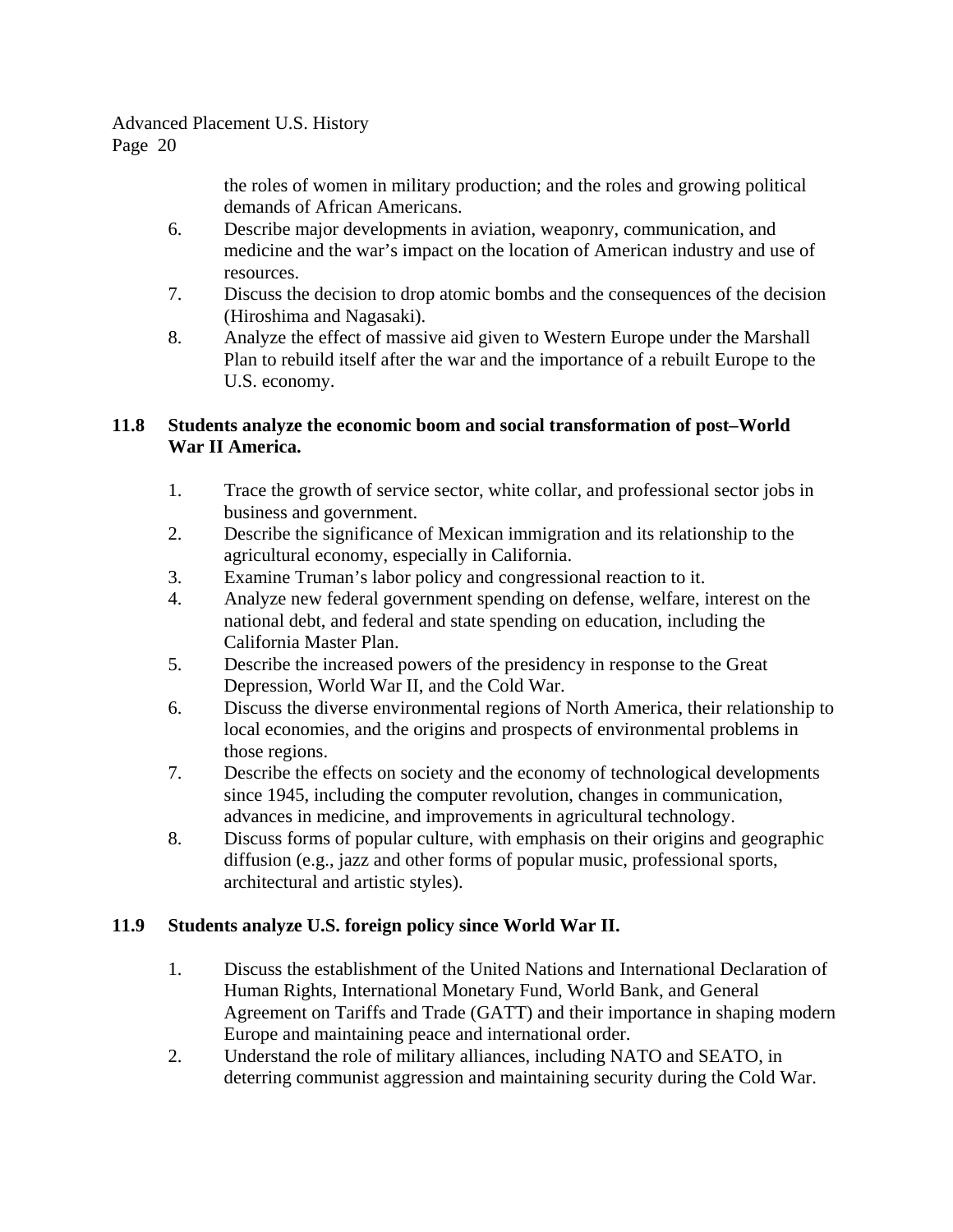- 3. Trace the origins and geopolitical consequences (foreign and domestic) of the Cold War and containment policy, including the following:
	- The era of McCarthyism, instances of domestic Communism (e.g., Alger Hiss) and blacklisting
	- The Truman Doctrine
	- The Berlin Blockade
	- The Korean War
	- The Bay of Pigs invasion and the Cuban Missile Crisis
	- Atomic testing in the American West, the "mutual assured destruction" doctrine, and disarmament policies
	- The Vietnam War
		- Latin American policy
- 4. List the effects of foreign policy on domestic policies and vice versa (e.g., protests during the war in Vietnam, the "nuclear freeze" movement).
- 5. Analyze the role of the Reagan administration and other factors in the victory of the West in the Cold War.
- 6. Describe U.S. Middle East policy and its strategic, political, and economic interests, including those related to the Gulf War.
- 7. Examine relations between the United States and Mexico in the twentieth century, including key economic, political, immigration, and environmental issues.

# **11.10 Students analyze the development of federal civil rights and voting rights.**

- 1. Explain how demands of African Americans helped produce a stimulus for civil rights, including President Roosevelt's ban on racial discrimination in defense industries in 1941, and how African Americans' service in World War II produced a stimulus for President Truman's decision to end segregation in the armed forces in 1948.
- 2. Examine and analyze the key events, policies, and court cases in the evolution of civil rights, including *Dred Scott* v. *Sandford, Plessy* v. *Ferguson*, *Brown* v. *Board of Education, Regents of the University of California* v. *Bakke,* and California Proposition 209.
- 3. Describe the collaboration on legal strategy between African American and white civil rights lawyers to end racial segregation in higher education.
- 4. Examine the roles of civil rights advocates (e.g., A. Philip Randolph, Martin Luther King, Jr., Malcom X, Thurgood Marshall, James Farmer, Rosa Parks), including the significance of Martin Luther King, Jr.'s "Letter from Birmingham Jail" and "I Have a Dream" speech.
- 5. Discuss the diffusion of the civil rights movement of African Americans from the churches of the rural South and the urban North, including the resistance to racial desegregation in Little Rock and Birmingham, and how the advances influenced the agendas, strategies, and effectiveness of the quests of American Indians,